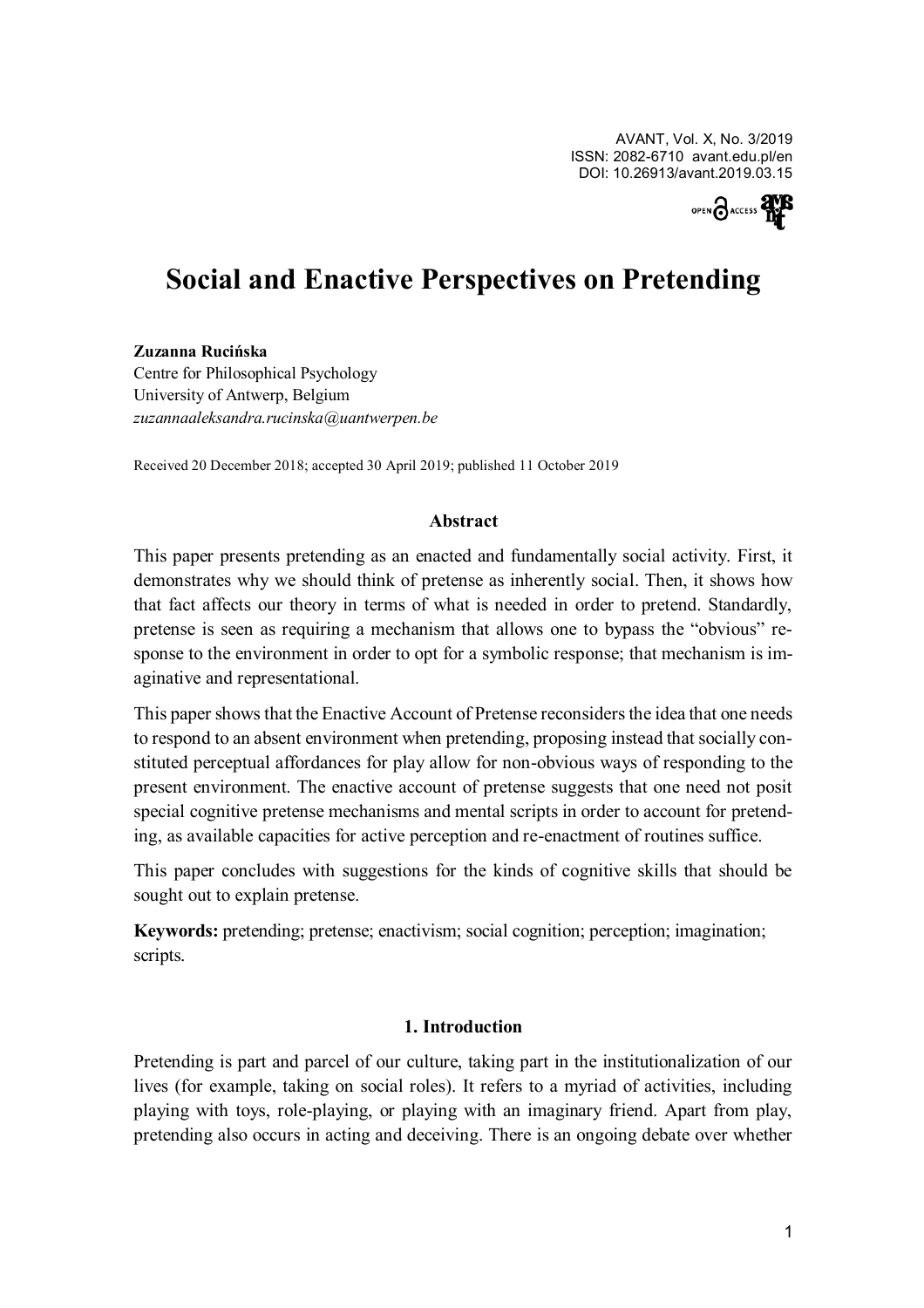the forms of interaction of very young children and animals can genuinely count as pretense. While pretending can be associated with behavior like teasing at an early age, or animal behaviors such as camouflaging and deception (Mitchell, 2002), what is debated is whether these are genuine cognitive acts of pretense as opposed to behaviors resembling pretense. It has been suggested that due to the rich variety of phenomena that the term "pretense" covers, it should be treated as an umbrella term, which relates the various phenomena it encompasses through a family resemblance. It may be possible that these phenomena lack a common core.

However, many look for a common core in pretense, and agree that pretending activities are necessarily *symbolic*. Standardly, pretense is seen as requiring an individual, representational capacity that allows one to think, or imagine, one thing as another. While various Special Pretense Mechanisms (henceforth: SPMs) have been proposed to account for pretense (Leslie, 1987; Nichols & Stich, 2000, 2003; Harris, 2000; Currie, 2004), what they have in common is that they have been proposed as responses to what I will characterize as the "bypassing challenge," or the challenge of how to explain that in pretense, one bypasses the typical, or "obvious" response to the environment in order to opt for a symbolic response (Picciuto & Carruthers, 2016).

This paper will defend two proposals: first, that pretending is best described not as an individual capacity, but inherently as a social activity, and second, that such account of pretend activities is to be found in enactive theories of perception and in enacted routines, not in SPMs that invoke imagination-as-representation and mental scripts. The enactive account of pretense, which takes sociality to be constitutive of pretense, reconsiders the idea that one responds to an absent environment while pretending, and proposes that affordances for play shaped by social norms are present in the play environment instead. It proposes that pretending is not dependent on mentally representing an absent entity, but is a form of enacting or *presenting* a possible situation in action instead, which follows on from re-enacting social norms.

This position stands in sharp contrast to the cognitivist view of pretense, which sees pretense as requiring a form of individual cognitive capacity for offline imagination and mental representation; instead it builds on active perception and re-enactment of routines, not guided by SPMs, to account for pretending. Ultimately, the paper shows that the bypassing challenge is not a challenge for enactivists: there are no obvious and non-obvious ways of responding to the environment, as all responses are shaped by social norms, and possibilities for pretend actions are just as present in the environment as standard ways of responding to it. This makes looking for SPMs a moot activity, and other capacities and mechanisms underlying pretend play should be evaluated—as will be proposed in the last section.

The paper will unfold in the following manner. Section 2 provides standard characterizations of pretense and elucidates the bypassing challenge and SPMs. Section 3 gives reasons to think of pretense as an inherently social activity. Section 4 clarifies the enactivist approach to pretense. Section 5 explains how: a) the enactive understanding of perception, and b) a proposal for enacted routines, can account for pretending. Section 6 concludes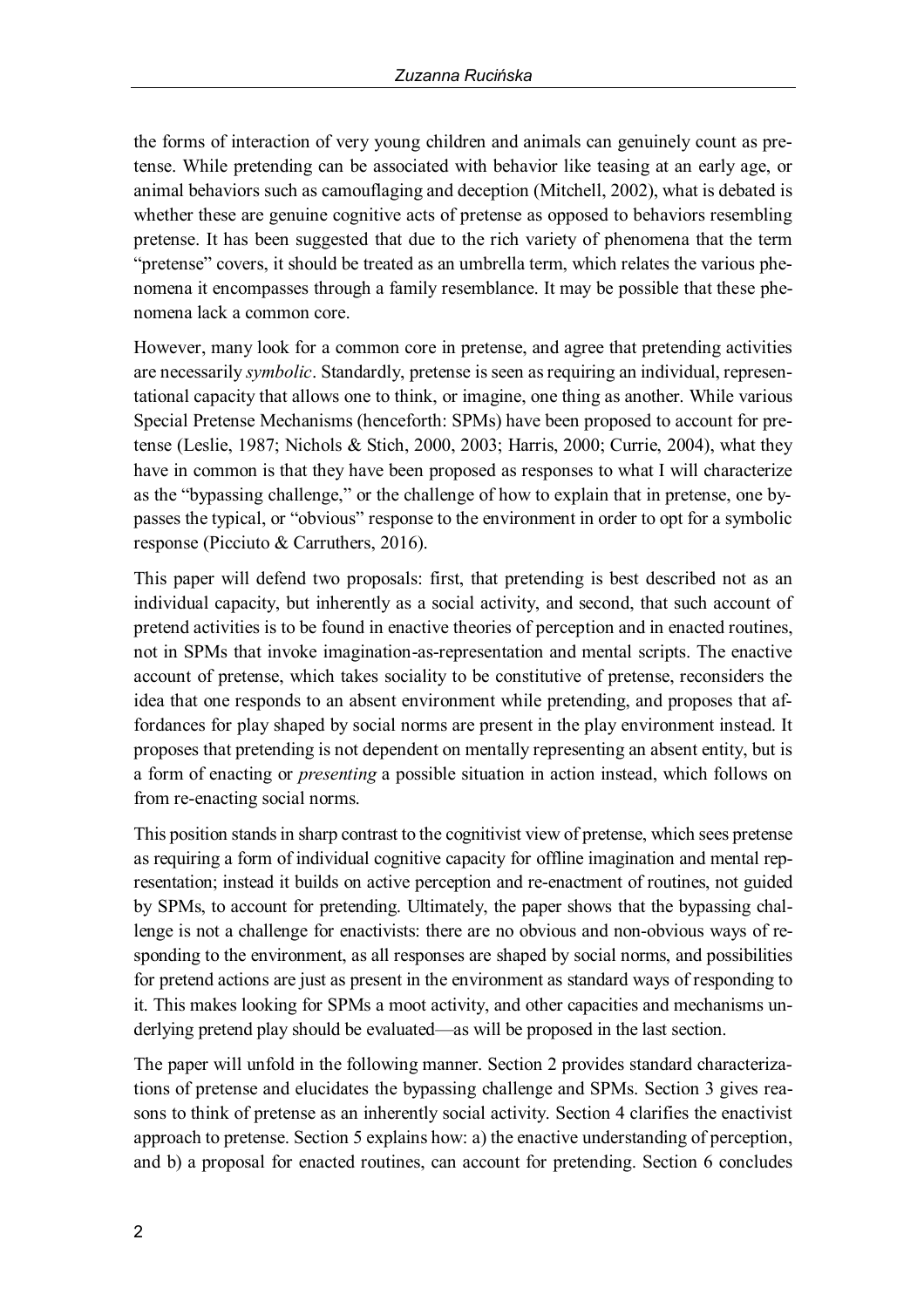the paper with why the bypassing challenge can be dismissed. Section 7 follows up with suggestions of what might be needed for pretense to occur that do not invoke SPMs.

### **2. Standard Characterizations of Pretense**

Many are inclined to speak of pretense as an activity of *symbolic thinking* (Piaget, 1962; Leslie, 1987; Nichols & Stich, 2000; Mitchell, 2002). Just as symbols stand in for something else (e.g., a flag stands for country "X"), pretense shows itself as requiring the ability to *think of* one thing (e.g., a banana) as another (e.g., a phone) (Leslie, 1987; Nichols & Stich, 2000). Other proposals defer from thinking and conceptualize pretense as a form of symbolic *seeing* of one thing as another (Harris, 1994; Currie, 2004). As Varga (2011, p. 47) summarizes, pretend play that is widely seen as symbolic play involves:

- a) object substitution: using an object *as if* it is something else (e.g., using a toy car as an airplane);
- b) attribution of false properties: ascribing a pretend property to something (e.g., pretending that the doll's dry hair is wet, or that the doll is hungry);
- c) reference to an absent object: the invention of an imaginary object (e.g., feeding the doll invisible cake) and referring to it *as if* it were present (see also Leslie 1987, p. 8).<sup>1</sup>

Many in the field are also inclined to characterize these symbolic activities as involving *mental representations* (see Liao & Gendler, 2010).2 For example, Lillard (1994, pp. 212– 214) lists the necessary ingredients of pretense to include a mental representation of the pretense scenario in the pretender's mind, and separately, a mental representation that is projected onto reality, and the pretender's awareness of both the reality and the fact that the representation is projected onto the reality. She mentions additional features of pretense, namely non-serious emotional tone, and being an actual activity, but these are not seen as constitutive of pretense.

<sup>&</sup>lt;sup>1</sup> Pretense is part of the common development of children (see Liao & Gendler, 2010), and there seems to be a developmental trajectory between the above-mentioned capacities. For example, object-substitution play usually forms around the age of two; attribution of false properties, visible in role-playing, where the child takes his or herself as the object of pretense, is developed around the age of four; and from around the age of six, many Western children have imaginary companions (Harris & Kavanaugh, 1993; Taylor, 1999). This is a major step in development, as the child does not necessarily act on props, but has conversations with what is described to be an "absent" entity. Hence, one might believe that "understanding children's pretense is necessary to get some idea as to the phenomenon itself and its scope" (Mitchell, 2002, p. 4).

<sup>2</sup> Mental representations can be best described as internal models that stand in for the world; they are causally potent, information-carrying vehicles that fulfil a condition of satisfaction. They stand in for, and thereby say or specify, something about the external world; the nature of specifying is that it can do so accurately or inaccurately, thereby being prone to misrepresentation.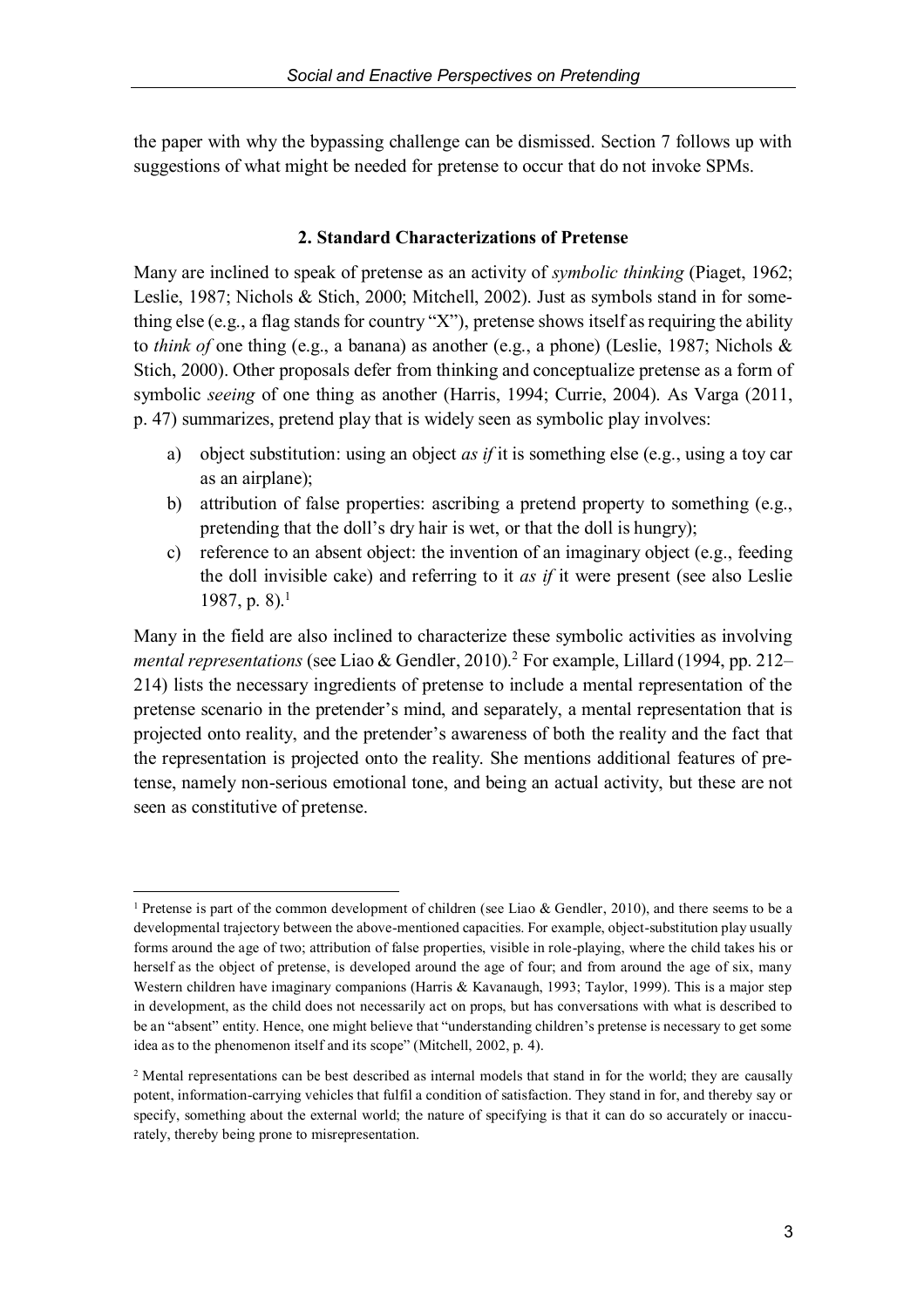The symbolic nature of pretend play is said to require being able to represent one thing as another, represent rules, represent absent entities, or represent fact and fiction. The representation for pretense is said to be achieved on a subpersonal level of cognition thanks to special cognitive mechanisms for pretense. The SPMs include Leslie's (1987) *decoupling mechanism*, Nichols & Stich's (2000) *inference mechanism*, Harris' (2000) *flagging mechanism,* or Currie's (2004) *decentring*, to take but a few examples. I will briefly discuss these classic examples from the literature.

Leslie's *decoupling mechanism* "decouples" a primary representation of current perceptual situation (this is a banana) from secondary pretense representation by "marking" (or making a copy of) the primary representation ("this is a banana"), on which manipulations can then be made without losing the original representation (1987, p. 417).<sup>3</sup> Nichols & Stich (2000) posit an *inference mechanism* that incorporates a cluster of smaller mechanisms (e.g., Possible World Box and UpDater). The initial premises about the world enter the Possible Worlds Box (*PWB* in short), leaving the Belief Box with the true beliefs (e.g., "this is really a banana") and the Desire Box (really wanting to play banana-phone) intact. The PWB is said to quarantine the pretense-initiating representations, and thereby avoids representational abuse and conceptual confusion (Nichols & Stich, 2000, p. 136). The Up-Dater ensures that the beliefs that go into the PWB remain fresh and intact. Harris' *flagging mechanism* has been introduced to "flag" a prop (yellow brick) with a representation (e.g., "this yellow brick is a banana") or to flag a specific pretend episode: "During this episode, yellow bricks are (make-believe) bananas" (Harris, 2000, p. 66). Harris claims that to successfully play banana-phone, a child must "flag," or act according to a rule, that "this banana is not a phone" and edit these rules to generate new flags, with "statements written on the various flags" (2000, p. 66). Currie (2004, 2006) claims it is thanks to seeing one thing "as" another, or what he calls *decentring*, that we can explain pretense. Following Currie & Ravenscroft's (2002) proposal for "Recreative Imagination," which treats imagination as a form of off-line simulation of possible scenarios, Currie describes *decentring* in terms of a shift of perspectives that involves a mechanism for representing and manipulating perceptual contents off-line: "Decentring indicates the (relative) freedom from environmental constraint and sensitivity to representational content we think of as part of rationality" (2004, p. 211). Decentring requires representing the world "as if," based on the capacity to simulate the environment in its absence, and allows for *seeingas*. To *see-as*, according to Currie, "the pretending creature represents the world, not as it is, but as it might be" (2006, p. 276).

These SPMs proposed in the literature are invoked to answer what I will call the *bypassing challenge*. They are proposed to explain *why* it is the case that, in pretense,

[...] an obvious option or response is bypassed, and instead an unobvious option or response is selected. If a child looking at a banana is to pretend that the banana is a telephone, then

 <sup>3</sup> According to Leslie, one also needs to possess and exercise the concept "I PRETEND" to meta-represent oneself as the agent of the cognitive manipulations.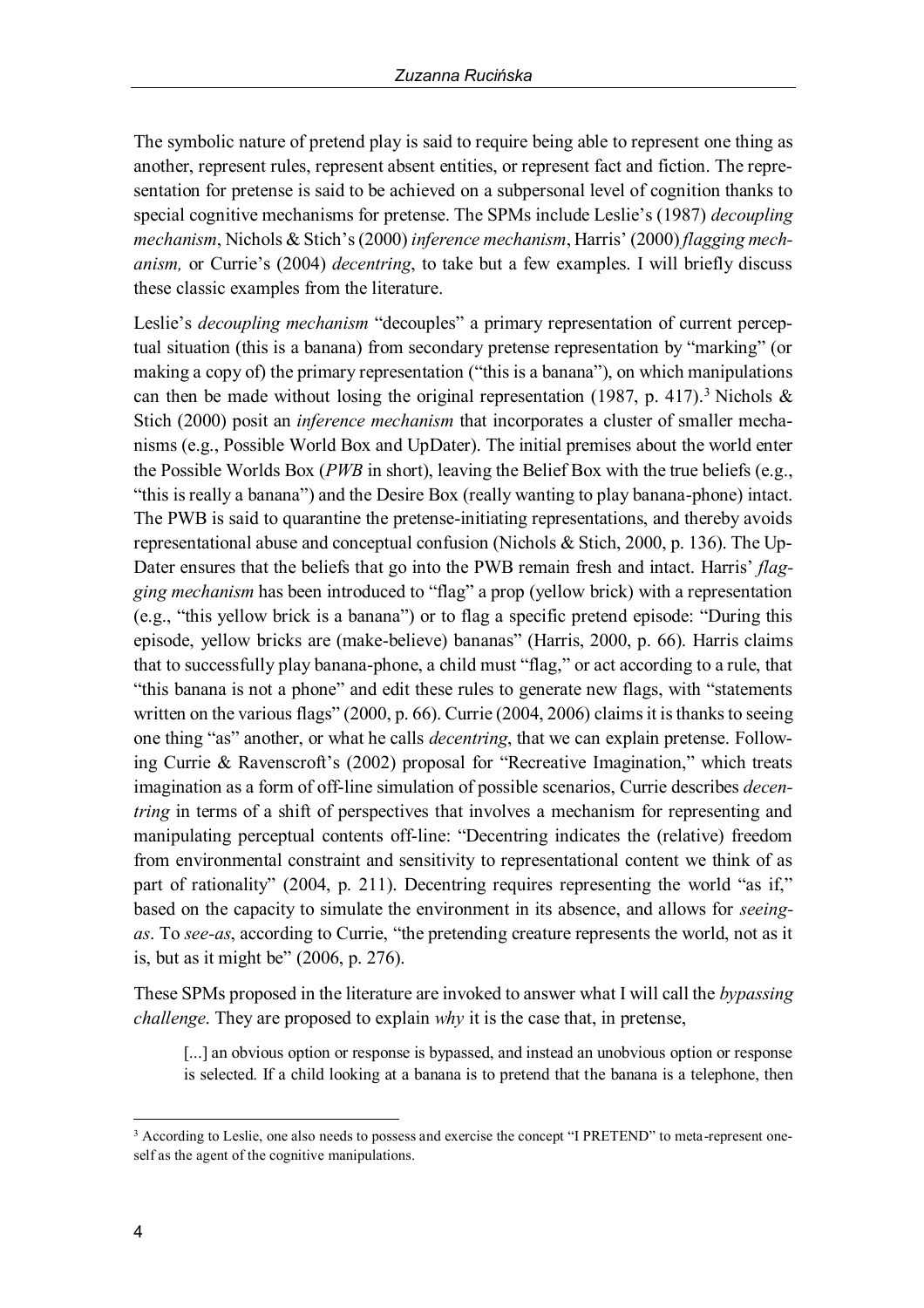she must bypass the obvious response: her sensory systems will all be informing her that what she is looking at is a banana. *Instead, she must suppress the obvious tendency to see the object as a banana, and select the option of seeing it as a telephone instead.* (Picciuto & Carruthers, 2016, p. 323, emphasis added)

The "bypassing challenge" is representative of the standard representational characterizations of pretense. It suggests that perceptual mechanisms do not suffice to account for pretense, as during pretending, one "steps away from what is seen" and acts on what is "imagined" instead, in the "absence" of a relevant stimulus. It also suggests that one must act in accordance with a different meaning than the one given in the environment.<sup>4</sup> It is imaginings together with mental scripts for action that are said to be necessary to guide pretense (see section 5), as they go beyond mere perception. They require versions of the abovementioned SPMs in an individual's cognitive architecture, which somehow suppress one type of content (perceptual content) and proposes another (symbolic content) in its place. This is motivated by the idea that in pretense we have to "entertain two representations of a single situation, one literal/veridical/real and the other nonliteral/distorted/pretend/ imaginary" (Russon, 2002, p. 237).

However, this paper will propose that the bypassing challenge arises only in a context where pretense is seen as requiring transformation of primary or true representations, or immediate meanings, as received from the environment, into secondary, fictional or nonimmediate ones that are absent from the environment. This paper will show that with an enactive approach to pretense (understood as a constitutively social capacity), the theorist can reconceive the ideas about what is perceptually given in the environment, as perception is influenced by social norms. Enactivism can thereby dismiss the bypassing challenge altogether: one does not step away from what is seen, but sees a new affordance for action, which is socially established. To promote this position, the sections below will explain why pretending can and should be seen as an inherently social activity, and explicate the foundation for the Enactive Account of Pretense that promotes this re-description.

## **3. Pretending as an Inherently Social Activity**

What the classic positions on pretense, that characterize it as representational, fail to address is that pretense is more *social* in nature than initially thought. The classic positions emphasize the primacy of individualized mechanisms for pretense and symbol-swapping,

 <sup>4</sup> A version of the bypassing challenge has been suggested by enactivists as well. For example, as Di Paolo (2016) writes, in the context of pretense, I must adopt a "detached observational attitude towards an object," and in order to do that, "I must be able to empty it of its most immediate meaning for myself, to temporarily bracket its significance" (p. 245). While Di Paolo does not propose that an internal representational mechanism does that (as "decentring, it would seem, is an act" (p. 244), he seems to acknowledge a version of the bypassing challenge. As the paper will show, I do not think that this challenge needs to be met at all; one does not need to "empty the attitude from an immediate meaning" as, it will be shown, there is no such immediate meaning in the first place. However, I agree with Di Paolo that if there is a capacity to detach at play, make-believe is essential in achieving it (pp. 228–229).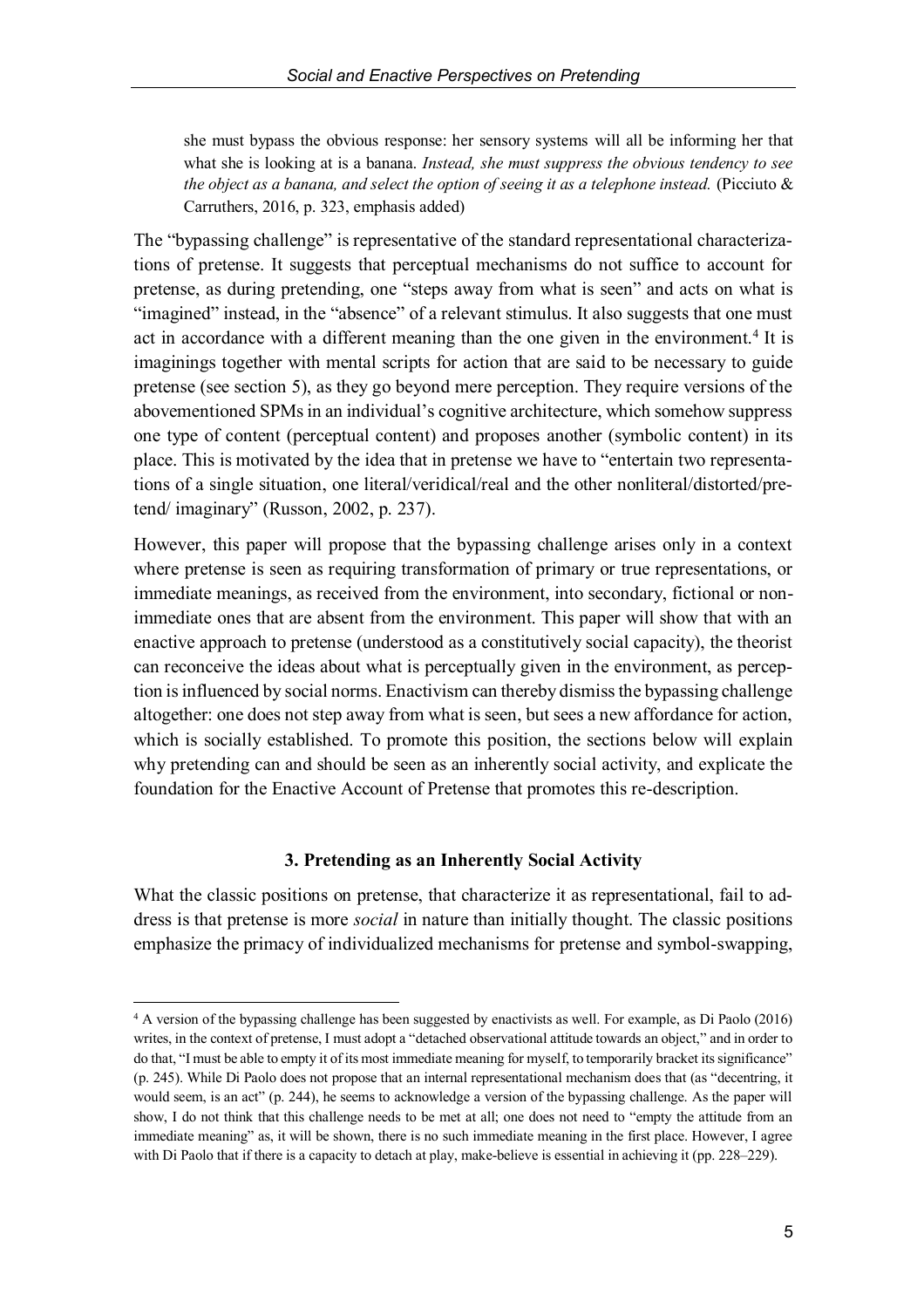without considering the primacy of social interactions in shaping pretend engagements, as well as their ongoing effect on how pretense takes form.

To clarify how we can think of the role of the "social" in pretense, I will apply De Jaegher, Di Paolo & Gallagher's (2010) three-fold distinction between a *contextual,* an *enabling* or a *constitutive* role for social factors in social cognitive phenomena. As they explain,

given X, and a particular situation in which X occurs:

- a) F is a contextual factor if variations in F produce variations in X,
- b) C is an enabling condition if the absence of C prevents X from occurring and
- c) P is a constitutive element if P is part of the processes that produce X.

A contextual factor is simply something that has an effect on X, and can be determined by observing how X is changed when the factor is changed. An enabling condition not only influences the phenomenon (therefore also being contextual), but is also necessary (either contemporaneously or historically) for X to occur. A constitutive element is part of the phenomenon (it must be present in the same time frame as the phenomenon) (p.  $443$ ).<sup>5</sup>

I will apply this distinction, augmented by the addition of a motivational role, to discuss the role of social engagements for pretense. These roles can be reconceived as answers to the following questions:

- 1. Contextual role: what affected *how* children pretend play?
- 2. Enabling role: what affects *that* children pretend play?
- 3. Motivational role: what affects *why* children pretend play?
- 4. Constitutive role: what *is* part of children's pretend play?

# **3.1. Contextual role: what affected** *how* **children pretend play?**

That social (and cultural) factors play at least a contextual role in pretense is not controversial and is widely accepted. Looking at the development of the various pretend and imaginative practices, we see that they first and foremost occur in a social context. Human mothers and siblings are said to "not only 'enhance' and 'elaborate' infants' 'fleeting and sporadic' early attempts to pretend, but initiate, demonstrate and otherwise 'create a context' conducive to pretend play *until* such limited pretending takes hold" (Mitchell, 2002, p. 14, original emphasis). According to Taylor (1999, p. 6), the parental reaction to, and

 <sup>5</sup> De Jaegher et al. (2010) propose an example to clarify these roles: "The three roles follow a scale of increased specificity. For instance, a change in air pressure can affect the process of boiling water in an electric kettle, thus making it a contextual factor. An enabling condition, in turn, is required for the phenomenon to exist, but it might not be constitutive. Boiling water in an electric kettle requires the invention of such an appliance and a supply of electricity, although these are not themselves part of the phenomenon—they are enabling conditions. In normal conditions, boiling is constituted by an appropriate heat exchange between a metal plate and the water provoking a phase transition from liquid to steam" (p. 443). Their paper applies the distinction to social cognition context as well; for those examples, see their full paper.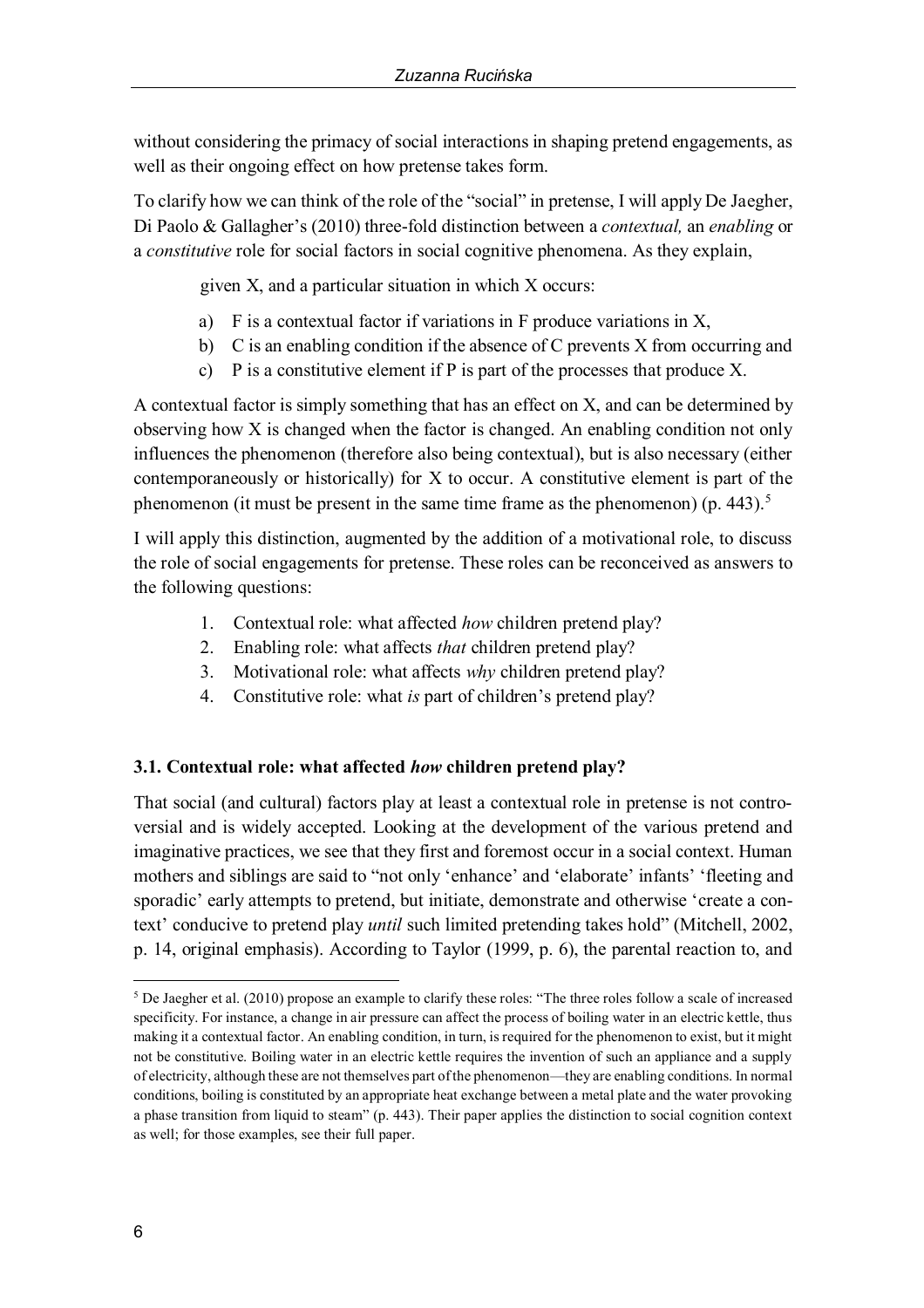interpretation of, childhood fantasies "are likely to affect children's engagement in pretense, as well as their understanding of the distinction between fantasy and reality." Even a complex pretend activity like playing with an imaginary companion is closely related to salient social and relationship issues: "many young children have imaginary companions similar to characters they have seen on television or in movies" (p. 6).<sup>6</sup>

The phenomenon is also culture-relative. One cross-cultural study (Farver & Howes, 1993) has shown that Mexican children on average reported less engagements with imaginary friends than American children. This difference can be attributed to the parental reactions to such play, motivated by cultural norms.<sup>7</sup> The qualitative difference given the variations in the cultural norms produces variations in pretense behaviors.

# **3.2. Enabling role: what affects** *that* **children pretend play?**

One way of thinking about social factors as enabling pretense is, for example, in terms of social engagements that scaffold further interaction (Di Paolo, 2016). Naturalistic observations suggest that "the infant's attention and sensorimotor skills are 'educated' by context-sensitive scaffolding resulting in a socially guided mastery of attention and object manipulation" (Di Paolo, 2016, p. 241), which is also visible in pretending. To take the example above, the absence of engaging with others in a normative way could preclude pretense from taking place altogether.

However, in standard cognitivist literature, interaction with others is often seen as a distal than a proximal cause of pretend play. The enabling conditions for pretending are given mainly to proximate causes of pretense, and these are "mental stand-ins" that cause the relevant pretense response to take place (see Section 4 on imaginings and mental scripts guiding pretense).8 Hence, with that view, sociality does not play a part in enabling

 <sup>6</sup> The parental interactions with the child, including reactions to play and demonstrating how to play, might look like an example of a developmentally enabling role, not just a contextual one (thanks to the anonymous reviewer for this point). However, while it may be historically necessary for pretend play to occur, it is an empirical question whether the absence of parental reactions and demonstrations prevent pretense from occurring. At least, it is intuitively possible to imagine pretend play taking place without social engagement actively shaping it, thought that is an intuition I do not share.

<sup>7</sup> Taylor (1999) suggests that the accepted norms in Mexico, such as belief in the presence of guardian angels and spirits, influence the negative evaluation of child's imaginary play by the parent, who equates it with lying behavior. Parental reactions might also lead more directly to causing the play to continue or cease. This shows that dividing the contextual from developmentally enabling roles can be rather arbitrary in practice.

<sup>8</sup> Cognitivists look for synchronic causes of cognitive processes in the mental architectures of the cognitive agents, clearly separating these causes from diachronic causes, or events "external" to the cognitive process. However, this neat distinction might fall apart when considering cognitive processes taking place in time, being embedded, extended or distributed to the environment and other agents. Hence, a discussion of the relevant notion of causality for enactivists is of high importance, but beyond the scope of this paper.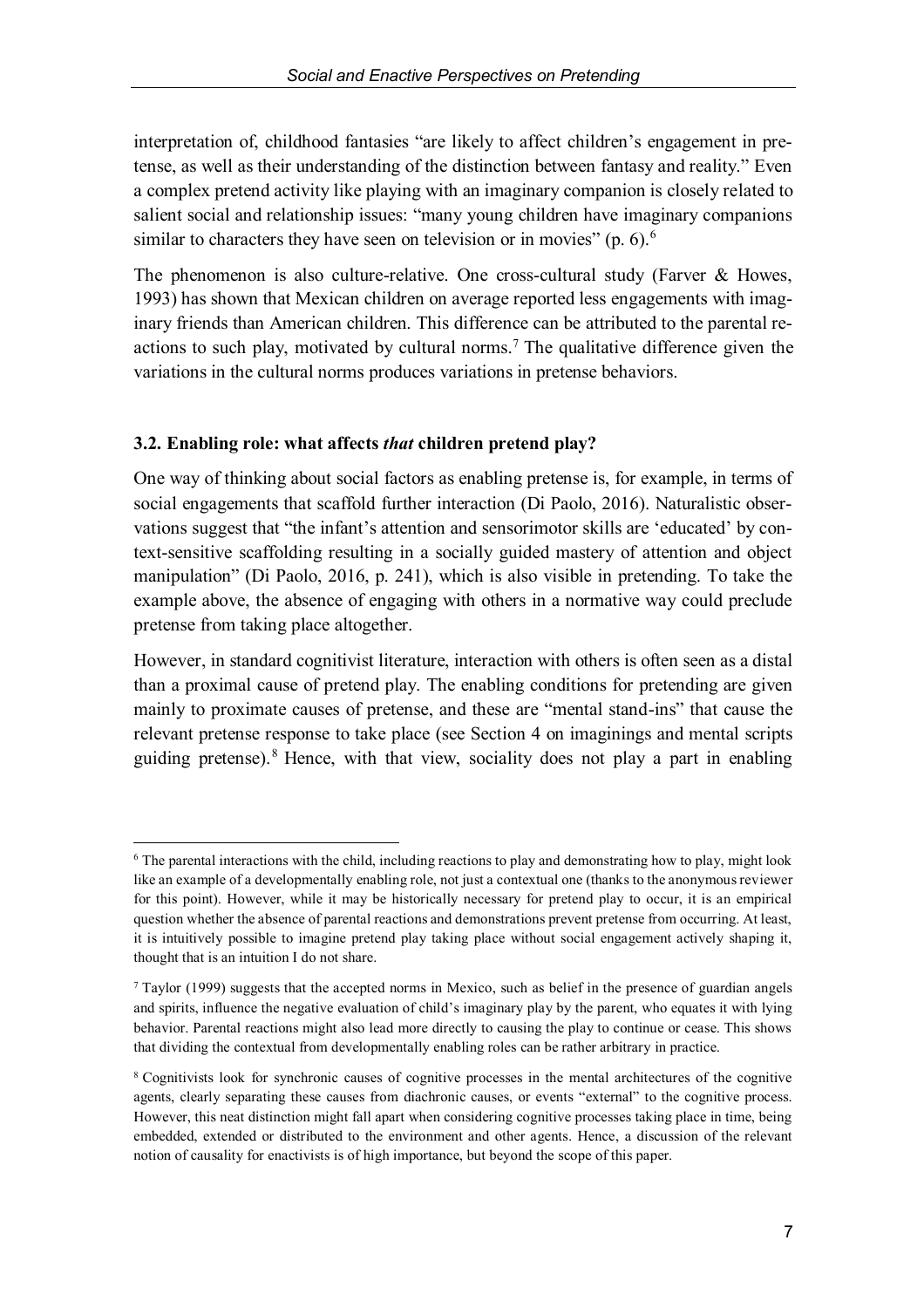pretense; it mainly serves contextual and motivational roles. This paper will propose challenging this view and considering the different means by which we can speak of sociality as enabling pretense.

### **3.3. Motivational role: what affects** *why* **children pretend play?**

That social engagements motivate the reason *why* children engage in pretense has been acknowledged. For example, as Picciuto & Carruthers (2016) write,

[We] rather doubt that the child pretending to be a dead cat is doing it because she thinks dead cats are admirable or that it is desirable to be a dead cat. In this case the motivations might be social, however. The child pretends something with the goal that it should be found amusing by others. Moreover, when children engage in joint pretense, the rewards might derive in part from the mere fact of doing something jointly with another person. For children (and adults) appear to find joint attention and joint action intrinsically rewarding. (p. 318)

Gleason (2013) also proposes that "an important feature of [the existence of imaginary relationships] is social in that they afford a malleable and dynamic forum for practicing, exploring, and managing relationship issues" (p. 252). The suggestion is that one finds affordances for pretend play motivated by the desire to practice social situations that have been observed.

## **3.4. Constitutive role: what** *is* **part of children's pretend play?**

The question at hand is whether or not these social interactions play more than a contextual or motivating role for pretense. Classic cognitivist proposals consider social factors as external to cognition, and this holds for pretense as well. However, some recent views that strongly emphasize the constitutive role of social interaction in shaping pretense have been advanced, such as Varga (2011) who writes that "we must conceptualize pretend play as an inherently social activity that entails prior understanding of others as intentional agents" (p. 48). He says that pretending is not an "individual cognitive phenomenon" whose "focus is upon intentional, interpretative abilities that involve both pretend play and social cognition" (p. 47); it is rather *already constitutively social* to begin with:

Pretend play *is* already a cooperative activity of interpersonal sharing long before children acquire a concept of belief, or the capacity to meta-represent. The ability to pretend may thus only develop in conjunction with intersubjective awareness, through an acquaintance with other intentional agents. [...] The point is that the interaction pertinent to social cognition does not just lie at the end of a cognitive process, but might already be at the core of intersubjectivity [...] [The] ability to pretend is the ability to engage in a form of interaction or collective intentionality that entails prior understanding of others as intentional agents. (p. 50)

Seeing pretense as inherently social improves our comprehension of this phenomenon. We can understand why, for example, autistic children engage in limited forms of pretense; it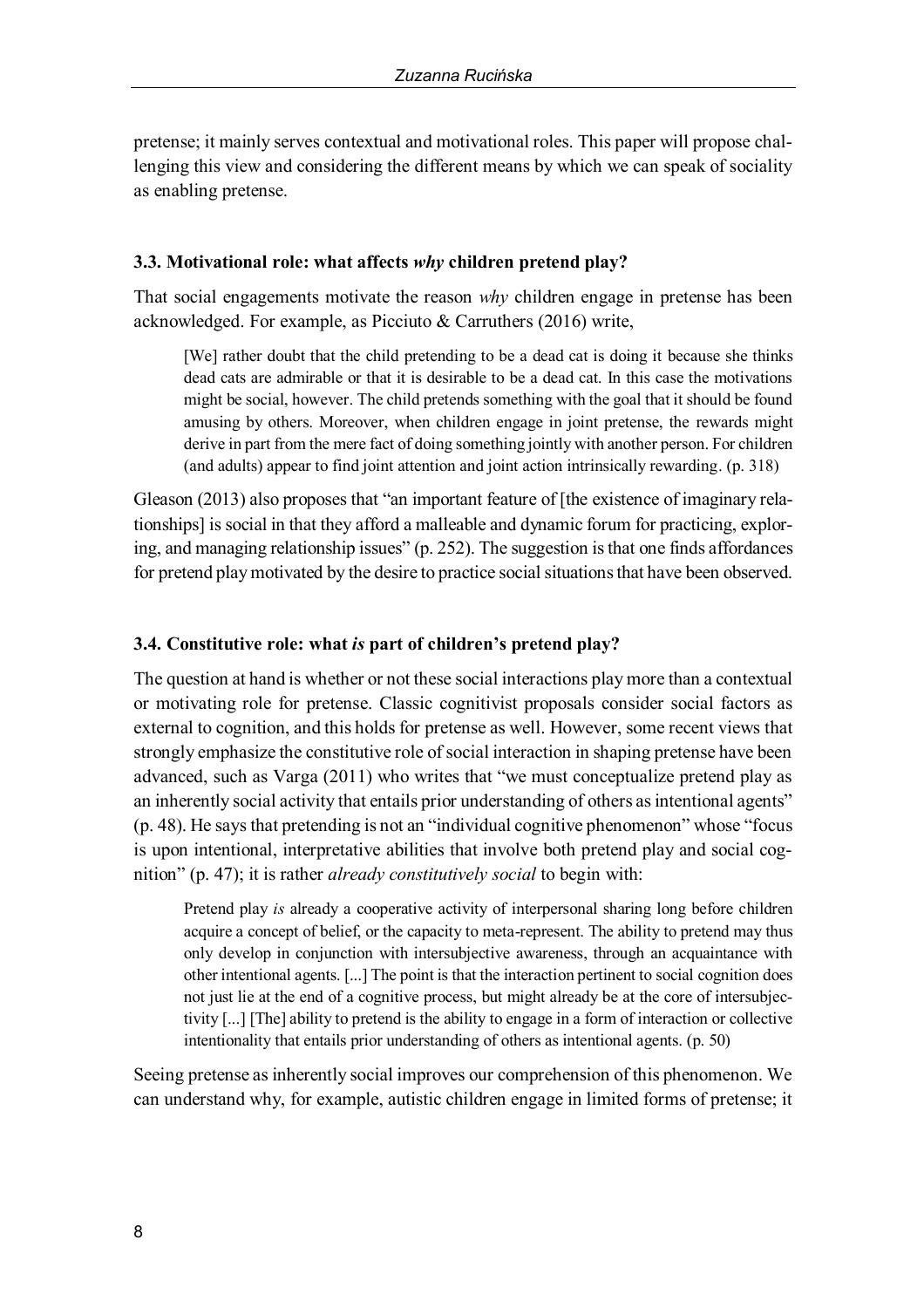is not because they lack a developed Theory of Mind,<sup>9</sup> but because they may lack the ability to engage in shared intentionality.<sup>10</sup> The constitutively social account of pretense reflects a hypothesis brought forth in Enactive Cognitive Science.

### **4. Proposal for the Enactive Account of Pretense**

Enactivism is a philosophical framework that emphasizes

the growing conviction that cognition is not the representation of a pregiven world by a pregiven mind but is rather the enactment of a world and a mind on the basis of a history of the variety of actions that a being in the world performs. (Varela, Thompson & Rosch, 1991, p. 9)

It stresses the role of the body and the social environment in shaping the mind. The enactive approach to cognition importantly considers the individual in the intersubjective context, and takes into account the role of objects and other people in shaping cognition. The outcome of this approach is that it finds mentality in worldly interactions.

Enactivism has been recently presented as a *philosophy of nature* (Gallagher, 2017). This means that it

takes seriously the results of science, and its claims remain consistent with them, but it can reframe those results to integrate them with results from many sciences. [...] Moreover, the requirements of such a reframing may indeed call for a vocabulary that is different from one that serves the needs of any particular science. (p. 22)

Enactivism, therefore, reframes our understanding of what cognition is:

The explanatory unit of cognition (perception, action, etc.) is not just the brain, or even two (or more) brains in the case of social cognition, but dynamic relations between organism and environment, or between two or more organisms, which include brains, but also include their own structural features that enable specific perception–action loops. (p. 11)

The main unit of analysis is the organism–environment system, not just the sub-personal neural system.<sup>11</sup> Furthermore, enactivism can bring together many different theoretical

 <sup>9</sup> Some argue that a "Theory of Mind," "mindreading" or the ability to attribute mental states (like beliefs and desires so as to make sense of other people) are needed to engage in social interactions and pretense in the first place (Baron-Cohen, 1995). Varga reverses this proposal, showing that first comes the understanding of others as intentional agents, then pretending, and only then comes the understanding of other minds in a specialized "mindreading" way.

<sup>&</sup>lt;sup>10</sup> Shared intentionality is a basic cognitive capacity, involving the skill of gaze following, emotional attunement, and triangulation. It does not require complex propositional attitudes, but an understanding of others as intentional agents. For that, one needs a concept of intentional attitudes, or an ability to track relations between whole organisms and salient features of the environment (Hutto, 2008).

<sup>&</sup>lt;sup>11</sup> Some aspects of the organism–environment system can be subpersonal. Thanks to Shaun Gallagher for this insight.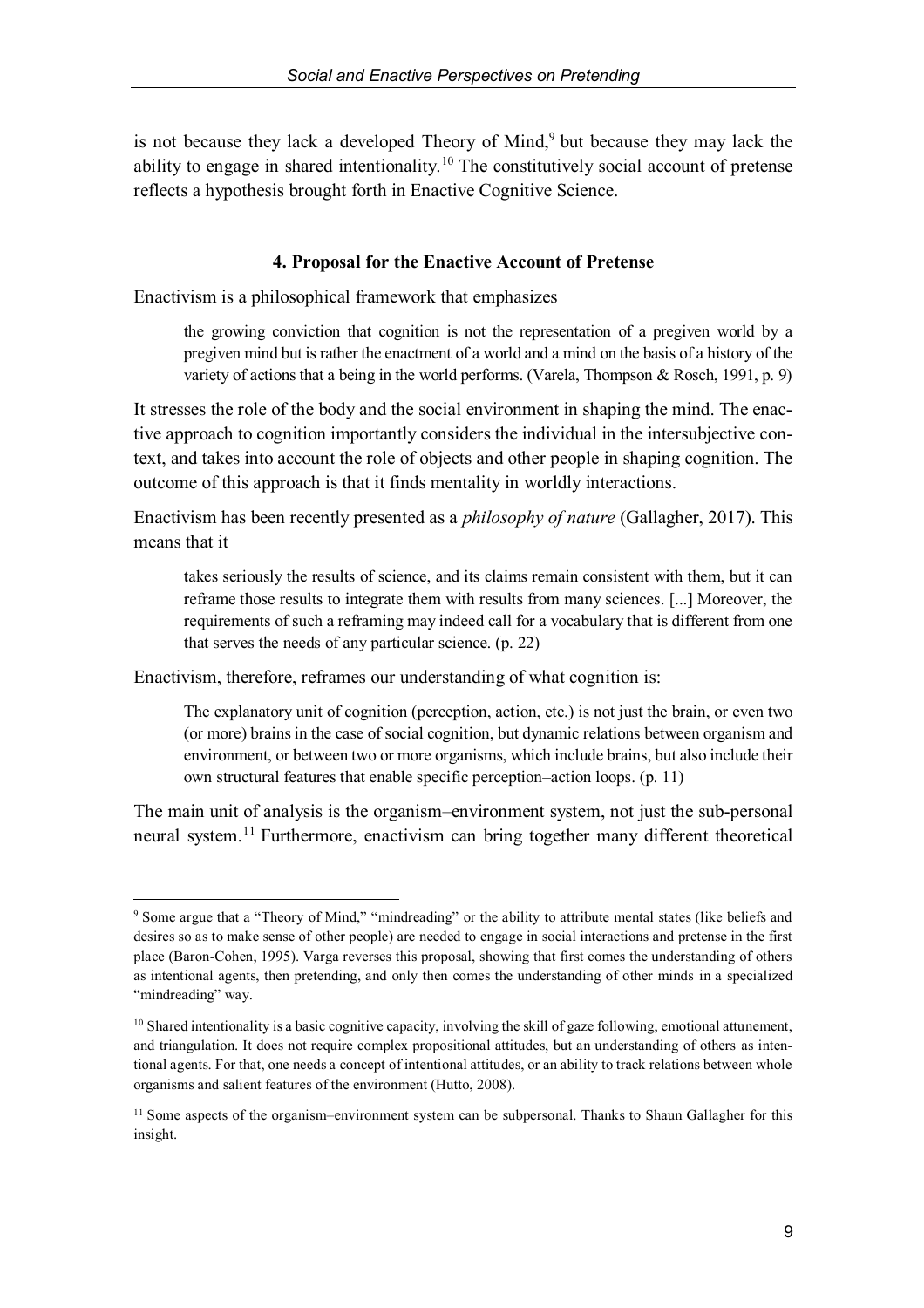frameworks, such as pragmatism, ecological psychology and phenomenology,  $12$  as well as explanatory models, such as sensorimotor theories of perception (O'Regan & Noë, 2001), dynamical systems (Chemero, 2009), or even predictive processing mechanisms (Bruineberg et al., 2016).<sup>13</sup>

The enactive account thereby re-describes what is, and how to explain, pretense as well. It proposes that engagement in pretense is highly expressive: rather than being "inside one's head," it mainly involves manipulating objects in the world and exploring new possibilities for action (affordances) in engagements with others, which can be perceived in action (Rucinska, 2014; 2016; 2017). The ability to see playful affordances *in* objects, combined with embodied actions, is sufficient for some basic types of pretend play. Sensorimotor skills take over the role of *off-line* imaginative capacities and provide support for *on-line* perceptual-imaginative capacities based on direct perception instead. Other people further shape what affordances we see and respond to in the environment, through guidance, verbal feedback, reassurances, gestures and other responses, but also, sometimes just by their presence. The outcome of this approach is a *performative* notion of pretense: pretend scenarios are *presented*, performed, or enacted in the world, not represented in detachment from the world. According to the enactive view, there is no need to represent the play in advance; rather, representing is a *result* of engaging in pretense.<sup>14</sup>

Enactivism, thus, embraces social re-characterizations of the phenomena.15 As Di Paolo (2016) acknowledges, perception is influenced by the social world, as "objects themselves, the situations they are embedded in, and the practices they involve are largely social in origin" (p. 236) and social origins "should not be seen as trivial regarding the effects on the development of infant perception and cognition" (p. 236). This means that what we see is already shaped by social and cultural practices, which makes a mark on the perceptual and cognitive capacities of human agents. According to Di Paolo, social skills involved in responding to each other, such as "linguistic mediation, make-believe play, and

 <sup>12</sup> For further arguments on possible unification of these fields, see also Heras-Escribano's (2019) *Pragmatism, enactivism, and ecological psychology: towards a unified approach to post-cognitivism*.

<sup>&</sup>lt;sup>13</sup> Enactive Cognitive Science might even, in principle, be compatible with certain ways of framing mechanistic explanations of phenomena at the relevant level of description, since being mechanistic does not necessarily entail representationalism (Miłkowski et al., 2018). However, this point is under much debate and needs more space for defending than this paper allows.

<sup>&</sup>lt;sup>14</sup> By "representing" I mean the activity of showing something or performing a situation. This is a performative notion of representation, like an activity found in the arts; it is not a reference to mental representation understood as an explanatory posit of cognitive science.

<sup>15</sup> Couldn't one propose both a representational and a social account of pretense? While such a story could in principle be told, enactivism is a philosophical position better placed to account for the sociality of pretend play since it considers the dynamical, organism–environment interactions as part of cognition; these interactions involve social environments as well. Representationalist positions are mainly internalist, and would have to propose both mental representations for social engagements and still need mental representations for pretend engagements, and then would have to show how they interact, making such an explanation more demanding.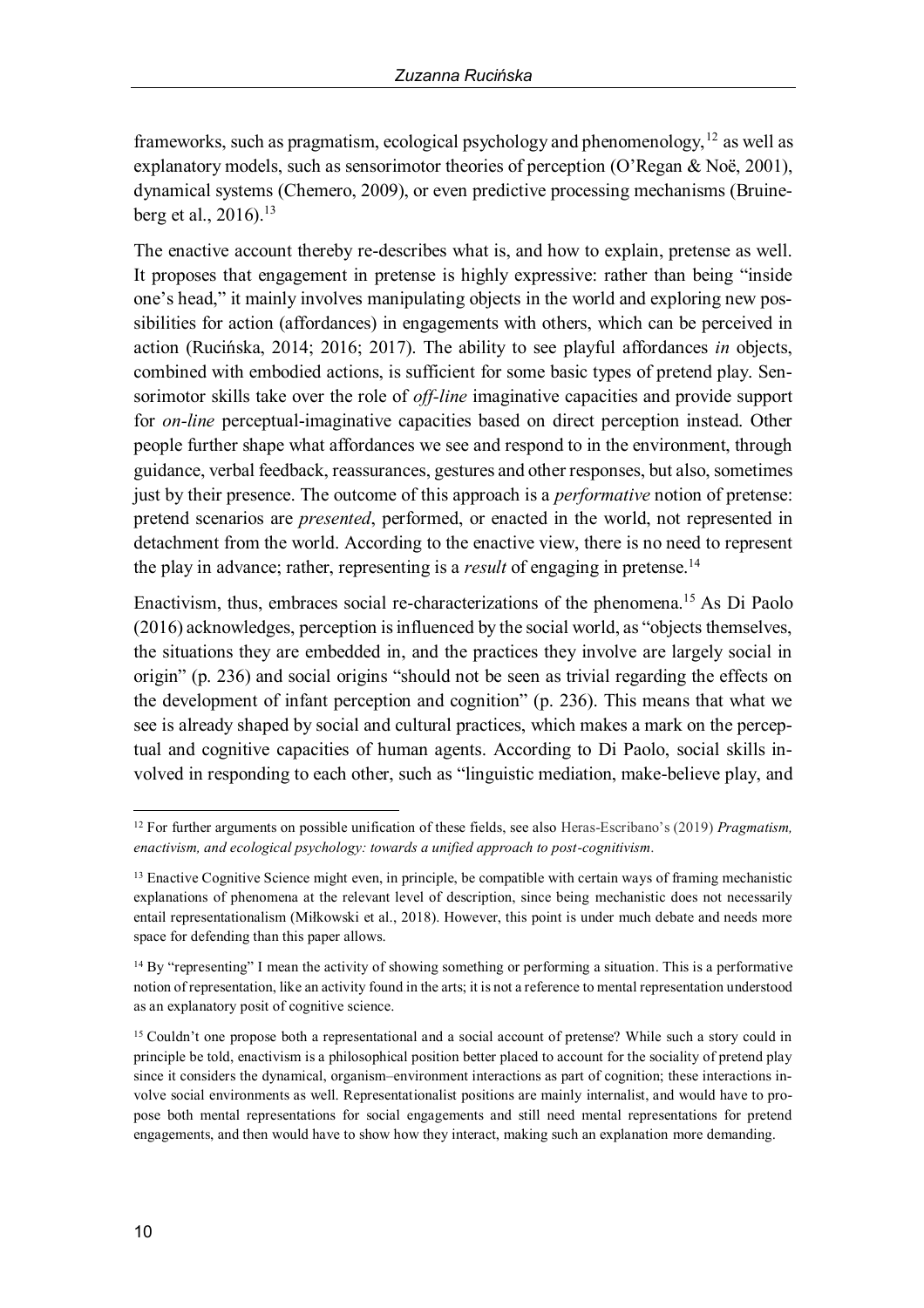the ability to control perspectival switches are constitutive—i.e. are of the essence—of the ability to see objects as present" (pp. 228–229).

This paper thereby agrees both with Varga and Di Paolo that pretense is a constitutively social activity, and suggests that enactivism can propose a story about how sociality plays a part in *enabling* pretense as well.<sup>16</sup> This paper will clarify that both active engagement with, and passive presence, of the other, guides the pretender to play in a specific way with the object at hand.17 The history of interacting with objects can play an enabling role in pretense, albeit extended in time: in a playful context, objects invite one to re-enact a familiar social situation, without following a mental script.

The enactive account of pretense can therefore suggest some answers to the question "how does a child pretend" that will make the role of social interaction even more explicit in enabling pretend engagements, without invoking complex representational or imaginary toolkits in its story. Enactivist tools will include a sensorimotor and ecological account of perception that takes over the role of offline representational processes, as well as the enactment of routines instead of invoking of SPMs for internalizing rules of behavior into mental scripts. These proposals will be discussed in more detail below.

# **5. The Role of Perception and Enacted Routines in Pretending**

# **5.1 Perception instead of Imagination**

Across the current theories, pretense is said to require a myriad of cognitive capacities,  $18$ but the one capacity most often cited is the capacity for *imagination*. In philosophy of mind, pretending is scarcely discussed independently from imagining.19 The concept of

 $16$  If it is plausible that pretense is a constitutively social phenomenon, then it should make room for an explanation of pretense that brings in sociality into the causal structure of the phenomenon. However, to what extent the enactive account of pretense alone can provide a satisfactory causal story of cognitive phenomena like pretense, whether causal-constitutive divide is relevant for pretense, and whether sociality playing an *enabling* role can be part of a scientific *explanation* of pretense, are questions fundamental to understanding the full scope of the enactive cognitive science, yet far beyond the scope of this paper.

<sup>&</sup>lt;sup>17</sup> For the purposes of this paper, I will treat a guiding relation as a kind of an enabling relation. I will speak of affordances as guiding behaviours, and therefore, I think that they can play a role as enablers of pretense. However, affordances are not causes in the traditional sense of the term. Defending the position that affordances enter into causal relations specifically understood requires further analysis of the notion of causality at play.

<sup>&</sup>lt;sup>18</sup> These capacities include possession of conceptual knowledge, "double knowledge" (knowledge of what is real and not real), intentionality, being in the right mental state, having mental attitudes that are "belief-like," shifting perspectives, mapping and following rules, or meta-communicating (Piaget, 1962; Leslie, 1987; Harris & Kavanaugh, 1993; Lillard, 1994; Mitchell, 2002; Nichols & Stich, 2000, 2003).

<sup>19</sup> For example, in the *Stanford Encyclopedia of Philosophy*, pretending only features in short subsections of the entry on imagination (Gendler, 2011).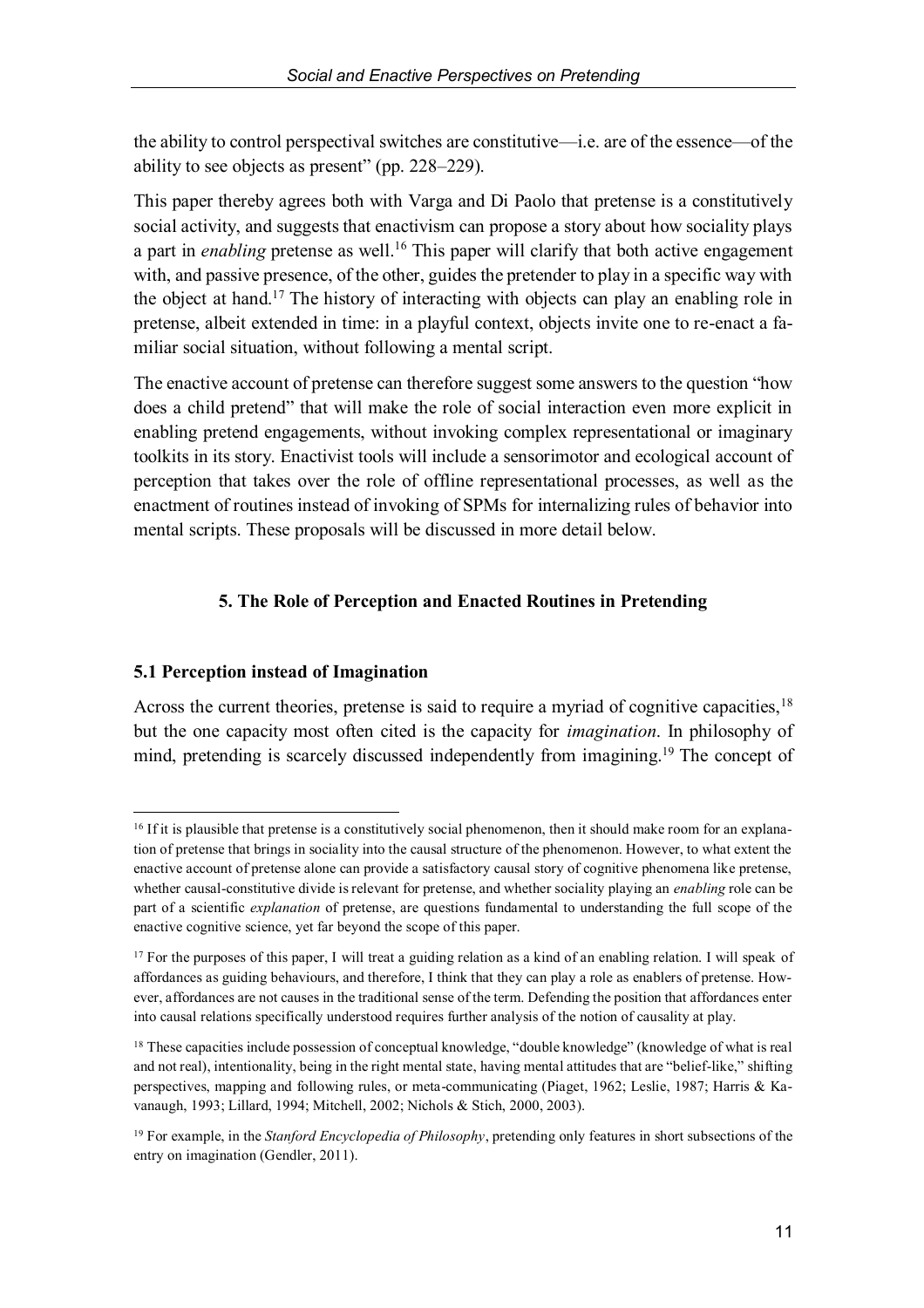imagination should also be treated as an umbrella term, encompassing a variety of capacities such as imaging, creative, fabricative or cogitative imagination, or acts of making things up (Hacker, 2013). The capacities involved in understanding imagination involve perceiving, remembering, thinking and playing, and it is not inconceivable that many of the distinguished categories actually overlap in practice (e.g., the "visualizing" aspect of imaging, and the "seeing as" aspect of perceptual imagination). While a number of interpretations over the nature of imagination are available (Beaney, 2010), imagination is also often characterized as representational. For example, Veneziano (2002, p. 60) describes imagination as implying "some displacement from the reality plane and thus meaning transformations relative to the meaning that the actions and the objects involved would have were they considered literally," where meaning transformations can be understood as manipulations of representational contents.

Imagination is said to play a key role in pretense. It enables counterfactual thinking or simulating perspectives, guiding and elaborating pretense as it unfolds. To quote Kind (2013, p. 142),

Philosophers have assigned imagination an especially central role in [engagement with fiction, pretense, mindreading, modal epistemology]. [In a pretense context,] imagination is supposed to *explain why* we take the actions that we do when engaging in games of pretend. [For example,] in pretending to be a Jedi Knight, Christopher imagines that the tree branch in his hand is a light saber.

The most current account of pretense characterizes pretense as *embodied imagination* (Picciuto & Carruthers 2016). As they write, embodiment is important for pretense, as "you cannot pretend without overtly doing anything" (2016, p. 314). But what makes pretense special, or different, from mere acting *as if*, is the involvement of imagination that actively guides the pretense. They write that

[...] [To] pretend that P is to act as if P (without believing it) while imagining that P. A child who pretends that the banana is a telephone needs to suppose that the banana is a telephone, or to imagine the banana as a telephone, and act accordingly. [...] Indeed, when pretending one performs an action of one sort (holding a banana to one's ear, say) not only while imagining it as an action of a different sort (talking on a telephone), but *because* one does so. For this reason, we think that pretending only lasts for as long as imagination actively guides one's movements. (p. 317)<sup>20</sup>

<sup>&</sup>lt;sup>20</sup> The view that imagination (understood as a representational capacity) guides pretense is already visible in the work of Walton (1990). Walton says that "a child playing with a toy truck does not merely look at it and imagine what it prompts him to imagine. He 'makes it go'—fast or slow, into one room and another, and so on. When he does he imagines a (real) truck behaving in these ways. The toy is hardly to be credited with prompting *these* imaginings, nor is its movements. He made the toy move in certain ways because of how he wanted to imagine a truck moving, rather than vice versa" (1990, p. 24).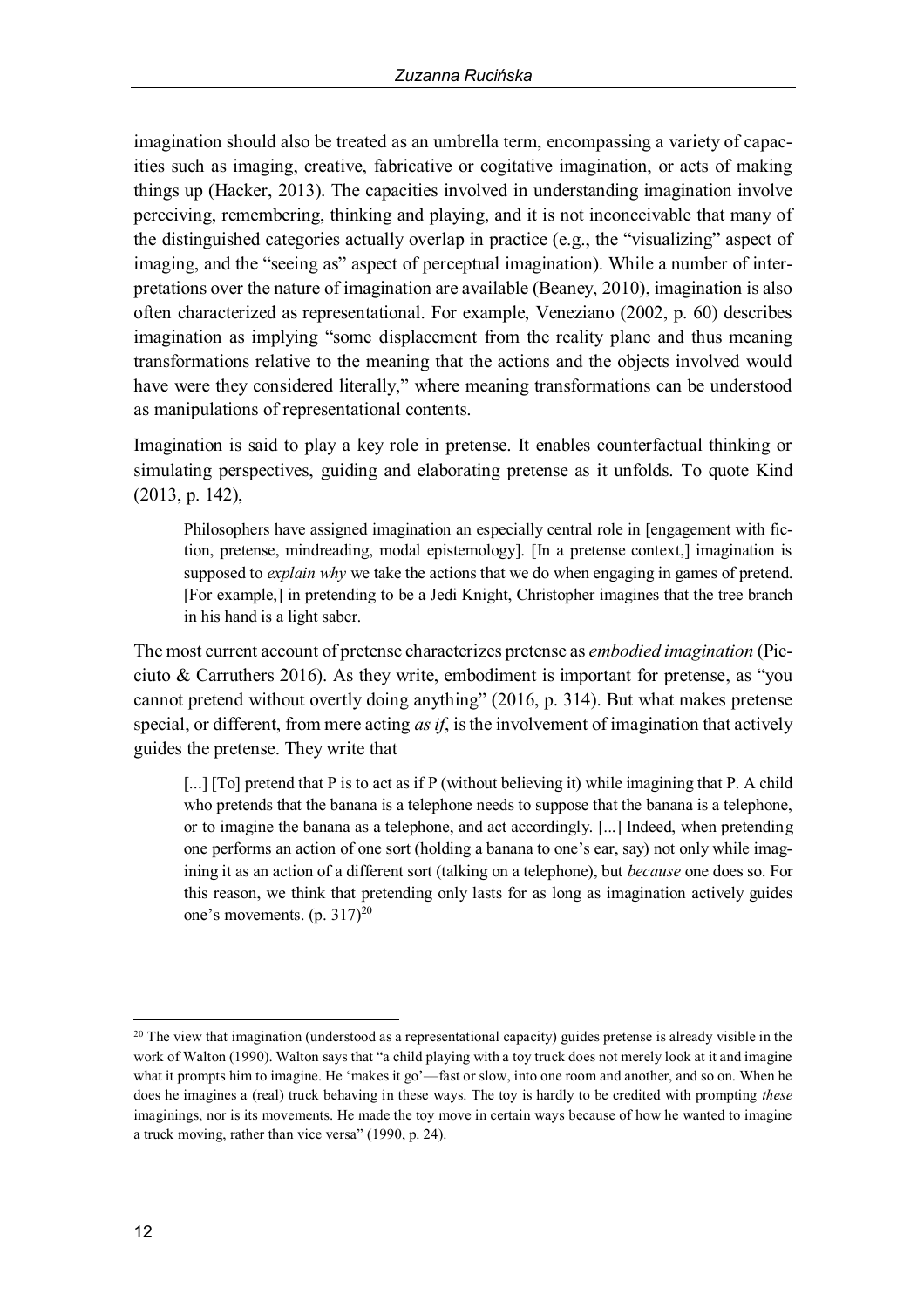How imagination guides pretense is by allowing one to represent counterfactual situations. How imagination achieves this is presumably via manipulating mental representations of counterfactual situations in SPMs, as suggested in section 2 (e.g., Currie's *decentring*).

In contrast to imagination-based accounts of pretense, enactivism can offer a perceptionbased account of pretense.<sup>21</sup> The enactive account shows how the sensorimotor account of perception (O'Regan & Noë, 2001) allows us to understand pretense in action. It promotes a view of perception that is intimately linked with action. O'Regan & Noë follow the motto that *perceiving is something we do.* They claim that

A crucial feature of our theory […] is the involvement of the body in experience. The peculiar, *sensory*, quality of our perceptual experience consists (in part) in the fact that movements of the body produce changes in our sensory stimulation. (2001, p. 1016)

The sensorimotor approach to perception relies on the "situated, active agent, as constituting perceptual objects in a structured coupling with the environment" (Di Paolo 2016, pp. 233–234). Action changes how we perceive the world and explains how we get to see things in new ways. For example, when dealing with a banana, the features of the object (its shape and size), and the children's sensorimotor capacities, mutually interact so as to allow the child to lift the banana to the ear and begin to treat it as if it were a phone. Depending on the body of the agent (e.g., having a hand that can grip objects, having a functioning arm that can bend), an object like a banana can be grasped and brought to their head with minimal effort.

Apart from perception being embodied and being for action, action shapes the capacity to perceive. This idea is strongly highlighted in Ecological Psychology. Gibsonians appeal to "perception-action loops" that refer "to the necessity of a dynamical interaction of the perceiver and the environment in order to generate, and be able to pick up [ecological information]" (Travieso, et al., 2014, p. 386). Gibson (1979) also introduced the notion of affordances, or possibilities for action that are available for perception. The ecological account of perception could describe the play situation as involving different informational invariants coming up in that context. What could be seen in the interaction are not necessarily the typical meanings of objects (the assumption that when seeing a phone, one first represents it "as a phone"), but the new meanings that are relevant to the play context and which emerge through play.

In the enactive account of perception, what we perceive is what we can do with the object now, irrespective of how it is typically conceptualized. As perception is not *given*, but

 $21$  This is not to suggest that even Radical Enactivism cannot account for imagination; there are available proposals in the literature that seek to explain imagination through the enactivist, non-representational lens (see, e.g., chapter 8 of Hutto & Myin, 2017, or chapter 10.2 of Gallagher, 2017). Rather, this paper follows the position that if imagination or imaginative capacities are necessarily representational and different from perceptual capacities due to their involving representing special representational contents, then the enactive account does not need to refer to such imaginative capacities to make sense of pretense. Enactive account of perception will suffice.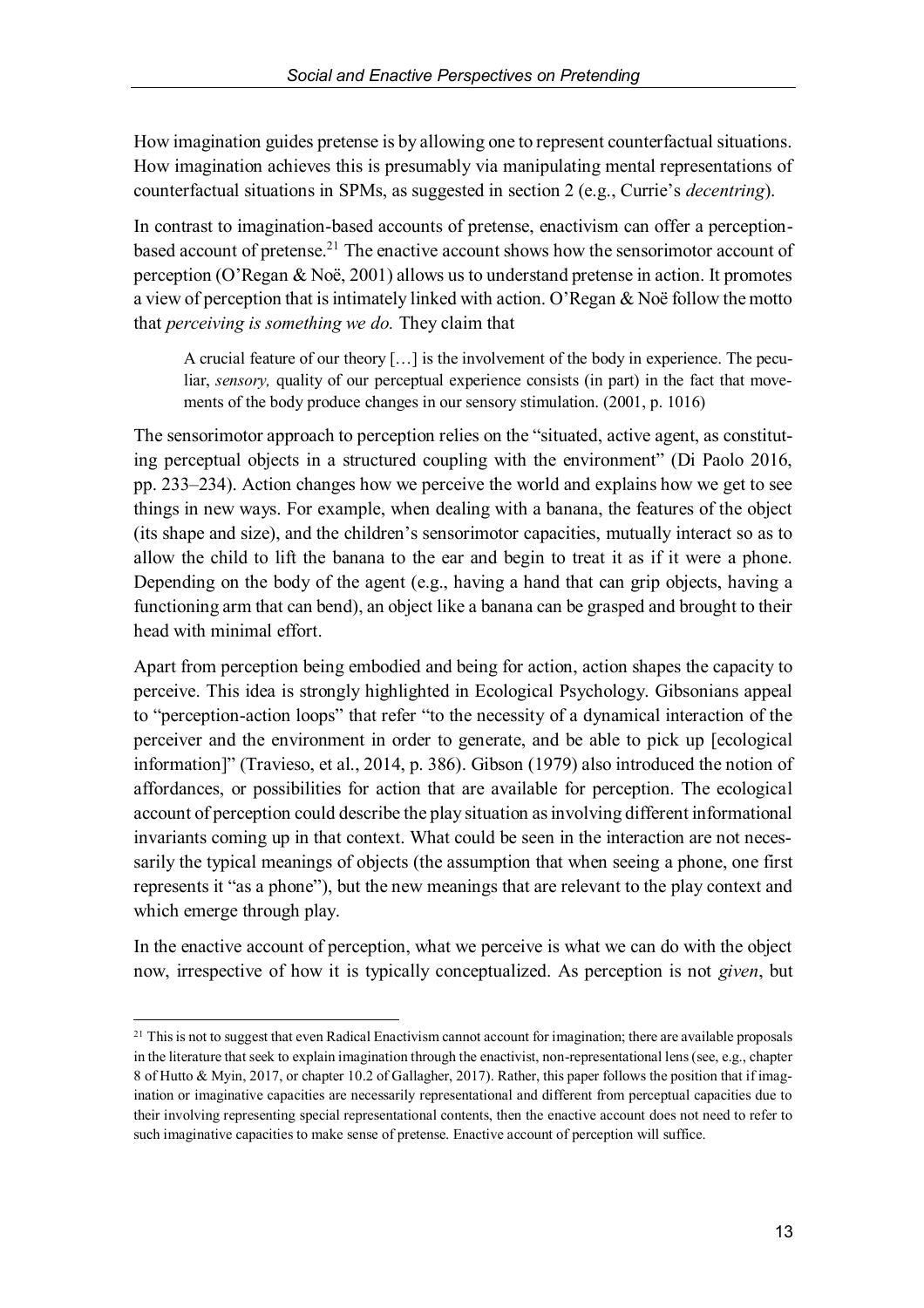*acted out*, one sees what is relevant in a situation and what one can do with an object, instead of what it typically means.<sup>22</sup> Often, what is relevant in play is different than what is relevant for daily life. Thus, one may be able to see chairs as "for jumping on" in play context, instead of as "for sitting on" in everyday context. Seeing a banana "as a banana" *per se* or a chair "as a chair" *per se* is seeing for the act of *contemplation* of these objects, something we actually rarely engage in. As Di Paolo (2016) captures nicely,

I am hardly ever confronted with abstract objects, which I regard and inspect in their perceptual presence in a manner devoid of interest or social value. Most of the time, I work my way around a world of social and biological purposes and norms, for which objects are seldom present to me as the bottles or tomatoes that populate the examples of perceptual presence in the sensorimotor literature. (pp. 229–230)

For example, in a banana we could see the possibility of enacting a "phone" routine in the context of play; in a chair we could see the possibility of enacting a "mountain climbing" routine, etc. Hence, one does not just see an object or an action "in itself," but sees the potential actions one could engage in with that object. As bananas afford both eating and playing phone with, both actions are available to perception. I see the banana not as an object in-itself with a fixed meaning; I see the banana in terms of how I can use it, given in a specific context. And I certainly don't see two bananas—banana *qua* banana and banana *qua* phone.<sup>23</sup> According to the enactive account, there is no true representation of affairs (e.g., seeing chairs "as chairs") that takes priority; the meaning emerges in a specific interaction, at a specific time and place. Sitting down on chairs is simply a more common situation in which we find ourselves.

That the perceptual account can be applied to the pretense context in order to explain the emergence of symbolic thought has already been suggested in the psychological literature that follows Ecological Psychology. Szokolszky (2006), for example, argues that the making of new metaphors is a perceptually guided process:

Perception is direct in being unmediated by mental representations of the world. In accordance with this view we suggest that at the heart of metaphor is the direct pick-up of (resonance to) an invariant pattern in an informational array that is specific to both the topic and the vehicle (such as, for flowers and fireworks, invariants that specify progressive expansion from a central point). In this way, metaphor, as other forms of knowing, relies on a fundamentally perceptual process. (p. 87)

<sup>&</sup>lt;sup>22</sup> We can compare the enactive view of perception to the standard theory of perception to understand its relevance for pretending. According to the standard theory, perception is understood as requiring storage of sensory information from the world and being able to make an inference, or mental reconstruction, of the external world. Sensory systems are informing one about what one sees, which makes perception something "given." When one perceives the object one plays with (a banana), one already represents it in perception "as a banana," and therefore, needs some form of a process whereby one treats the banana as something else. Only with a *decoupling* or *decentring* mechanism in place, one can engage in pretend play.

<sup>&</sup>lt;sup>23</sup> Thanks to Shaun Gallagher for this phrasing.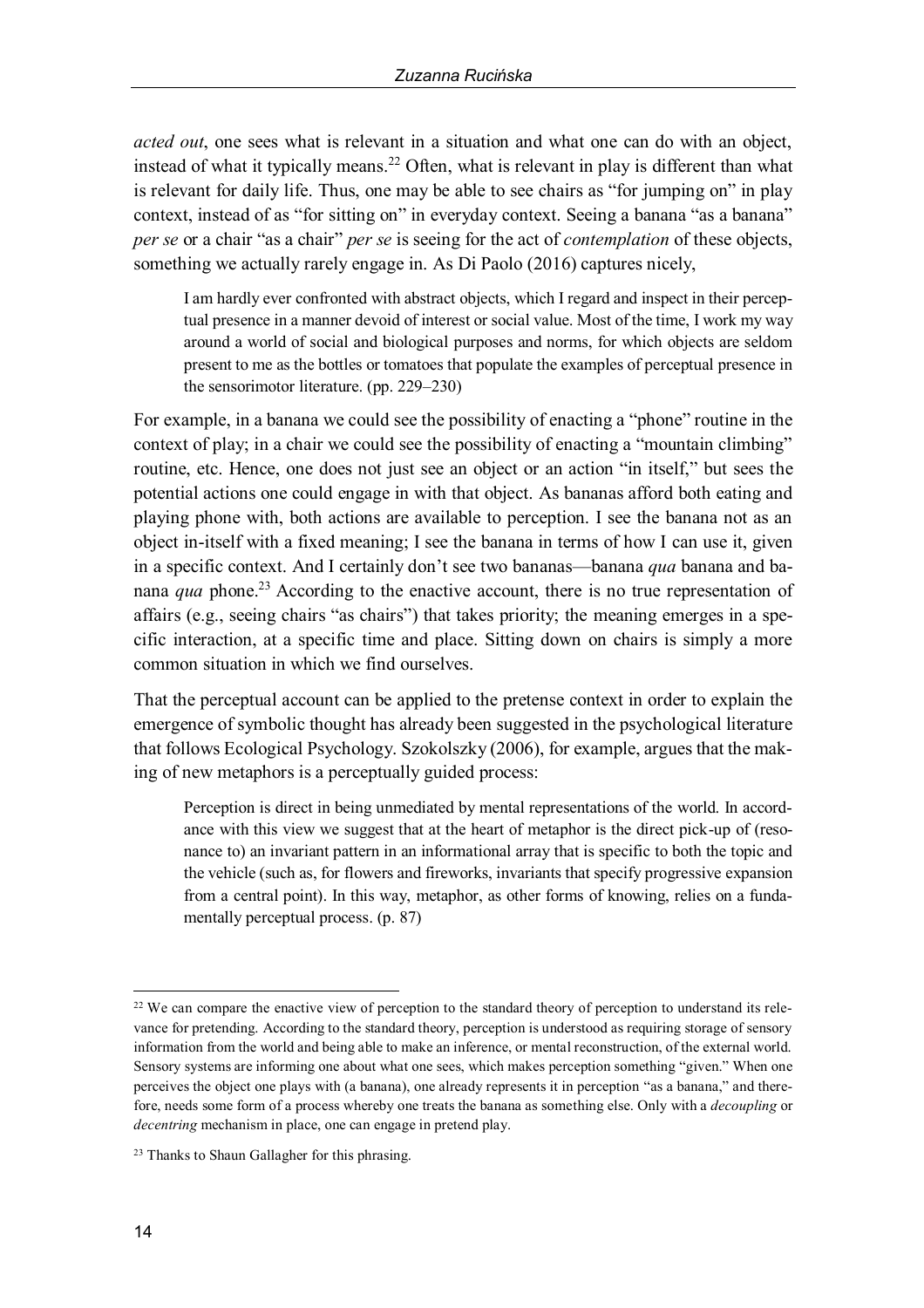Hence, it could be said that in manipulating an object, one is treating it metaphorically. The metaphor is thereby "not sitting in the head," but enacted (Gallagher, 2017).

Thus, the enactive account of perception that brings in the sensorimotor and the Gibsonian account of perception allows for a new proposal of *seeing-affordances-in* action, instead of engaging in representational *seeing-as* (Rucinska, 2014). S*eeing-affordances-in* is an account of how objects and situations may be engaged with, using a basic capacity such as a sensorimotor mechanism to actively explore objects in the world. Such embodied explorations can open up seeing possibilities for new forms of engagements in play.

This suggests that no special mechanism is needed to quarantine one meaning from the other; only one of the meanings is perceptually relevant at the time. How it is that "phone" play specifically gets afforded will be determined by the context of the play that involves social norms and acceptances of playing in a certain way.<sup>24</sup> This will be elaborated on in the next section, where what is needed instead of mental scripts to guide specific action will be discussed.

## **5.2. Enacted Routines instead of Mental Scripts**

How do we get to play in a specific way? Don't we need scripts, or representations of situations, to guide play? Often suggested in literature on pretense is the idea that in order to be guided by past experiences, one must represent them as rules for behavior and internalize them into schemas or *scripts*. The standard story proposes script-following as being crucial for guiding pretense. Written scripts, such as those produced by playwrights, detail the way the action unfolds. The assumption is that the scripts that guide pretense must be internalized or crafted internally into *mental scripts*. Mental scripts are clusters of mental contents whose role is to be "detailing the way in which certain situations typically unfold" (Nichols & Stich, 2003, p. 34).

Nichols & Stich compare the scripts to plans for actions*.* Scripts are said to play a specific explanatory role: they are supposed to guide *what* is to be pretended, *how* it is pretended, and *how* the pretense gets to be *elaborated*. To play their guiding role, the first assumption about the scripts is that they must be decoupled from the world: "(In) normal development children acquire 'an increasing capacity for internal creation of a complex script' which is detached from 'the external context'" (Harris & Kavanaugh, 1993, p. 234). However, they also should stand in close proximity to the external context, in order to reflect it. Thus, the second assumption is that an elaboration of the narrative occurs in a separate module: "Since the representations in the child's Belief Box are closely tied to the external context, this 'complex script' must be elaborated in some *functionally distinct component of the* 

<sup>&</sup>lt;sup>24</sup> For example, to explain how specific "phone" play gets afforded to the subject in a particular context is a question that involves various components, including the aspects of the tool (the banana can solicit "phone" because its shape and size correspond to that of a [now old-fashioned] phone) and the aspects of individual differences (background knowledge, skills, moods).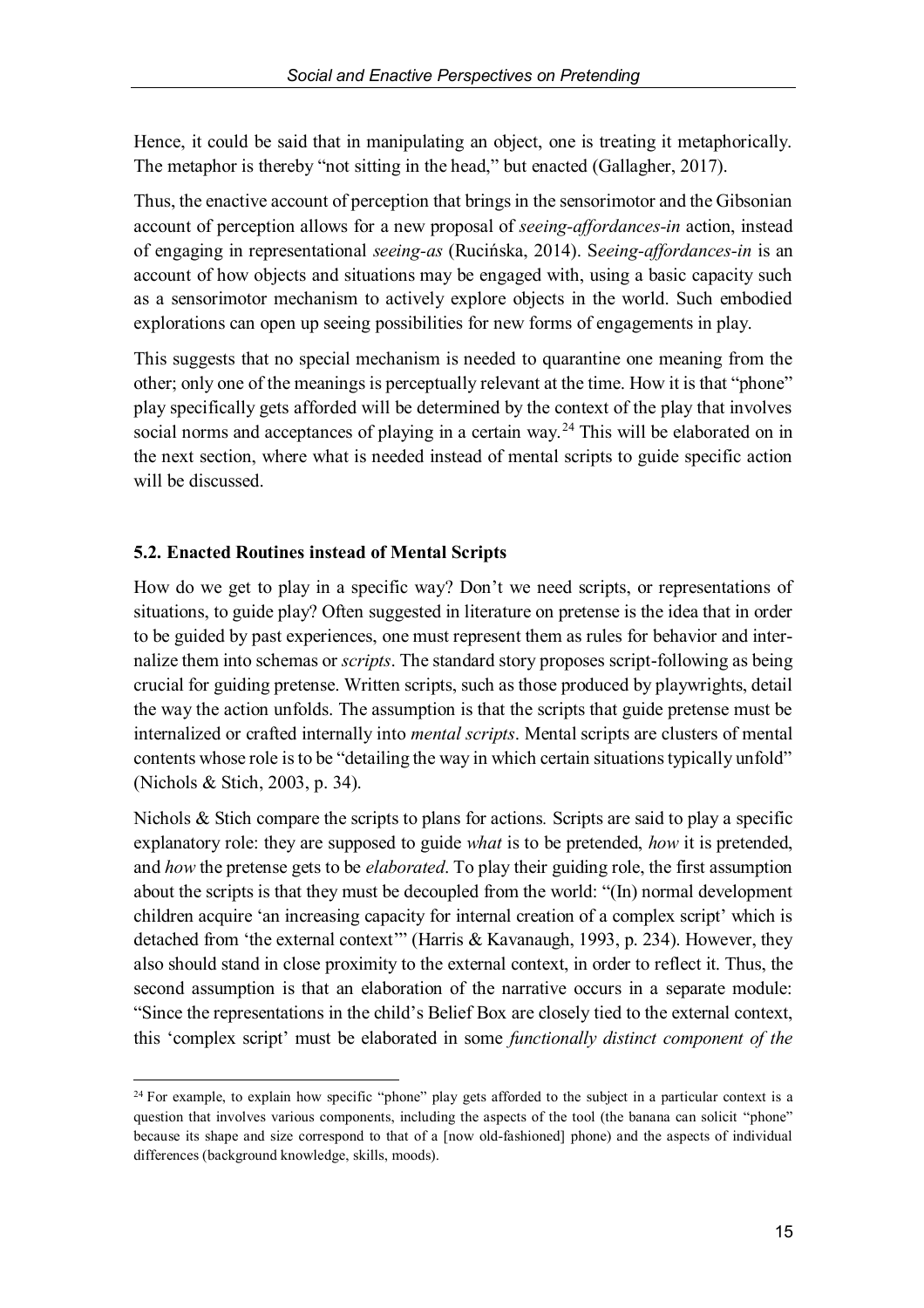*mind*" (Nichols & Stich, 2000, p. 45). This leads to proposals such as positing of an SPM for flagging, or the Script Elaborator and the Possible World Box modules (see Section 2). For example, it is the PWB that manipulates mental scripts (2003, p. 34), spelling out what the world would be like in the imagined counterfactual scenario. The Script Elaborator then specifies how things will unfold or develop (2000, p. 127). With this model, the Script Elaborator is thereby responsible for the novelty and creativity of pretense.

However, apart from the questionable metaphysical status of the SPMs and the general worry of where they get their novel content from, why assume that the elaboration of the script, or new script creation, must occur in a functionally distinct component of the mind, or be detached from the immediate world? Must we be guided by scripts at all? Funkhouser & Spaulding (2009) seem to take a less internalist stance and argue for the active role of the external script (or "script *outside* the agent") in shaping pretend play. The external script includes "a physical script, the behavior of another individual, or a social norm" (p. 310). They allow external scripts to guide only "*in conjunction with* internal scripts," understood as mental scripts or represented "maps by which we steer; directors; means selectors" (p. 307). The assumption behind looking for internal scripts that guide action is a worry about how else to understand the directedness of play in the "absence" of direct stimulus, and a lack of understanding in how we can follow a public script without internalizing it into a mental script.

The enactivist account can shed new light on these worries. Enactivism challenges both the modularity and the decoupleability condition for elaborating pretend play. The alternative is to propose that the pretense is elaborated not via a represented action plan or a mental script, but that it is elaborated in the ongoing action as a response to environmental and social affordances for play, shaped by ongoing social interactions.<sup>25</sup> Counter decoupleability: responsiveness to new affordances provided by the social context at play drives the elaboration of play. Counter modularity: one does not need to posit internalized rules of behavior; one simply re-enacts experienced routines (i.e., the practices that are called for) in play.<sup>26</sup>

According to the enactive view, social affordances can explain how play can be guided without following mental scripts. Responding to others, or social attunement, is one aspect of the ongoing play elaboration. Creating new meanings together is another. Other people

<sup>&</sup>lt;sup>25</sup> This proposal sounds like play is completely steered by the environment and not internally guided. For example, "reenacting experienced routines" sounds like re-executing routines stored in memory from previous instances, and thereby guided by some mental model. However, enactivists do not offload cognition to the environment, and need not deny internal mechanisms playing relevant roles. A proposal for such mechanisms will be made in Section 7. Also, an enactivist account of how memory works is important, but providing one is beyond the scope of this paper. All that enactivists should deny are special mental models, such as SPMs, to be part of the cognitive architecture.

<sup>&</sup>lt;sup>26</sup> An enactivist account of memory is needed to further this argument. See Hutto & Peeters (2018) on radically enactive recollecting.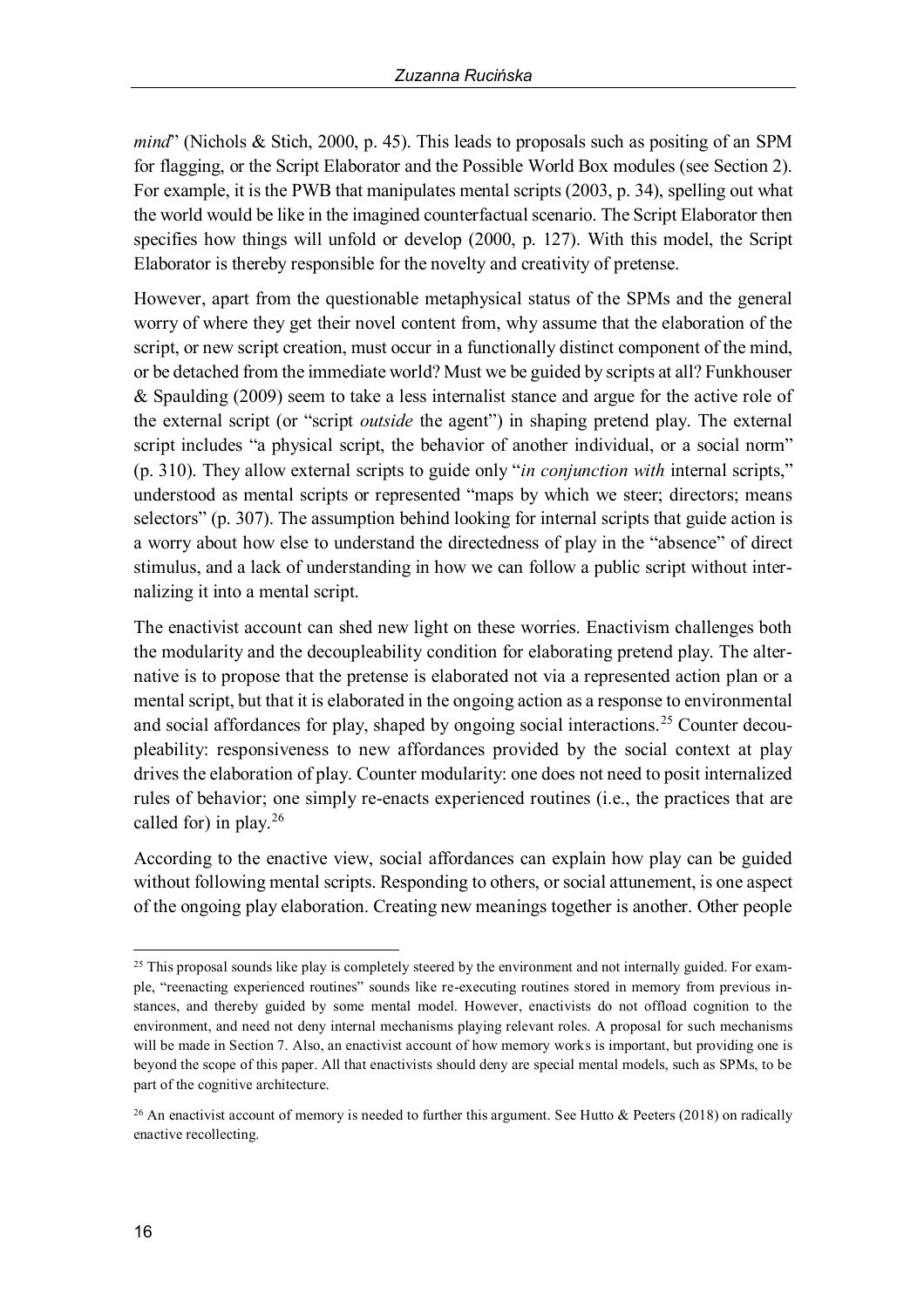enable "stepping away" from everyday practice and guide new play practices. In creating an intersubjective context, they directly affect the actions of the playing individual.<sup>27</sup> First, they can do so through direct engagement in play with the child. For example, parents show how to "pretend call" from a banana, or how to "pretend drink" from a cup, which the child imitates. Imitation and over-imitation plays a crucial role for shaping pretense (see Section 6). But explicit guidance is not always necessary. In joint action, new affordances get solicited in the action that would not be available to the individual. For example, a banana held by a single child can solicit a phone, but held by two children, who each hold one end of the banana, can solicit a little swing, together enacting new possibilities for play.28

Moreover, others play a structuring role through their mere presence in the vicinity of the play context (Rucinska, 2017). The structuring of play can be indirect; others who are spectators of play produce constant emotional feedback, such as smiling, which is responded to by the pretender as an invitation to continue the game. For example, when a child is exploring ways to play "tea party," the smiles, gestures and actions of caregivers or fellow playmates reassure the child in what he or she is doing. When the mother smiles at a toy, the toddler smiles at that toy as well, while if the mother shows to be frightened of the toy, the toddler is then wary of the toy. The phenomenon has been called "social referencing."<sup>29</sup> Thus, mere presence of others can drive pretend "phone" play with a banana: the parents of a child interacting with a banana could make the child's acting on "phone" affordances more likely by smiling and approving the various ways the child explores the object at hand. How the spectator shapes the play is especially visible in a game of charades.

De Jaegher & Di Paolo (2007) discuss the case of playing charades together in the context of Participatory Sense Making, a theory about how we make sense of others through coordinated interaction. It could be said that different affordances become present to the actor depending on the responsiveness of the teammates. The actors tend to adjust their

<sup>&</sup>lt;sup>27</sup> This is in line with Vygotsky's theory of supervised activity (1978): the "The Zone of Proximal Development" captures the structure of dialogical interactions whereby children extend the range of their comptences through experts' supervision.

<sup>&</sup>lt;sup>28</sup> One example of successful elaboration of play is seen in systemic dialogical therapy, where the therapists help clients get out of their destructive routines or habitual ways of looking at and interacting with the world, though sustained conversation and joint play. As Rucinska & Reijmers (2014) suggest, in play therapy we find therapists and clients who try to create new meanings together; playing "adds and reinforces the [existing] narratives, allowing new perceptions and meanings to be created through the use of objects and interaction with the therapist" (p. 39).

<sup>&</sup>lt;sup>29</sup> In Klinnert et al.'s (1983) "visual cliff" experiment, two-year-olds had to crawl over visually present "drop" under a transparent glass cover. The experiment found that toddlers were reluctant to continue crawling, unless their mothers' faces showed approval. As Astington (1994) comments, "In such a situation their behaviour can be influenced by the expression on their mother's face. If she smiles cheerfully the baby is encouraged to crawl over the glass but if she looks fearful he will not cross" (p. 40).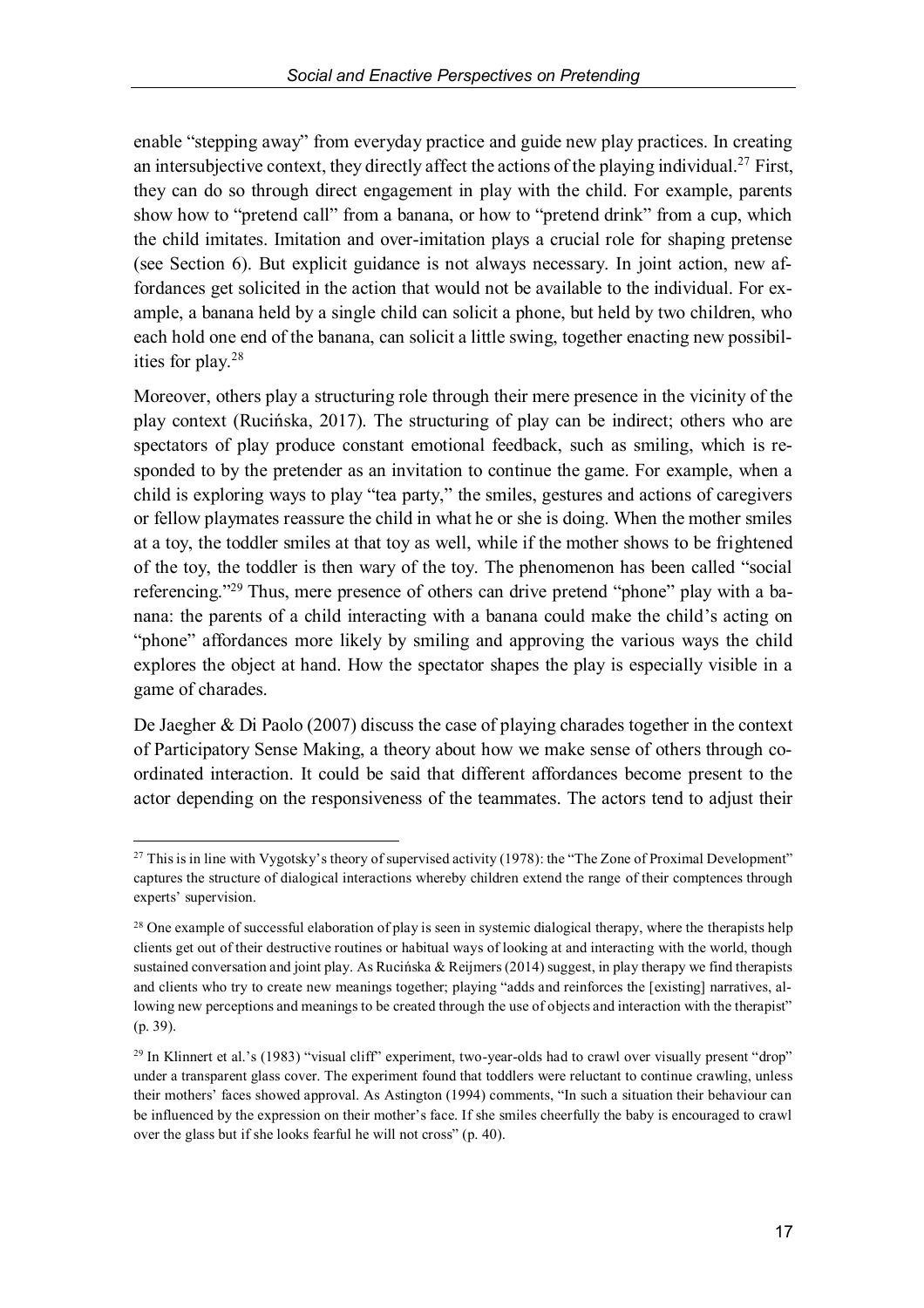behaviors in relation to the spectators: seeing that their audience does not understand the act or gesture (e.g., "bird in flight"), the actors adjust their behavior to accommodate the understanding of the spectators, and explore other means of depicting the same thing (e.g., if flapping hands up and down does not work, one tries something else). In that sense, the reactions of others bring forth novel affordances to be inviting to the pretender. This is supported by recent studies, which show that infant's understanding of others is more robust in interactive contexts; these contexts indicate the significant importance of secondperson interactions for cognitive and social development (De Jaegher et al.,  $2010$ ).<sup>30</sup>

How do specific affordances get solicited? Canonical play affordances (Costall, 2012) are the first to strongly invite, or solicit action:

For example, an animal's feeding practices set up the bananas to canonically afford 'eating,' but at times of winter, it can set them up for 'storing.' The canonical affordances are shaped by wider socio-cultural context, such as past practices. Canonical affordances can explain some pretense. One way to think about pretense being canonical is thinking of it as stepping into another practice, such as from 'banana-eating' practice to socially established 'bananaphone game' practice. (Rucinska, 2017, p. 271)

Even when playing alone, a child at play brings forward, or re-enacts, past interactions in the form of embodied routines that are enacted on novel objects. Since the child has a history of interactions with a caregiver, who has approved or disapproved certain forms of play by reacting (e.g., with laughter and encouragement, or the opposite), the child is taught what actions are acceptable in play and how to depict these actions so that others understand and accept this play. It is the expectations of how to play a bird in flight, and a commitment to accepted ways of playing "birds," that guides the play, as opposed to internal mental representations of "birds." A history of interactions guides how the child pretends now, as it shapes the affordances for social engagements that are present in the play context. As social engagements are always normative, and the child enacts normative ways of playing, this makes sociality a candidate for an enabler of pretense extended in time. Re-enacting routines in play is not less of a socially constituted act when playing alone, just as inner speech is not less of a social act because it is directed at the self (Geurts,  $2018$ ).<sup>31</sup>

Enactivists can therefore propose that pretense routines or elaborations need not be done in distinct mental architectures or SPMs that separate reality from fiction. SPMs that allow for script elaboration are not needed as one follows routines observed or imitated

 <sup>30</sup> To clarify the role of others in shaping the animal–environment dynamic, consider an analogy to being vulnerable. McKitrick (2003) discusses how objects like sensors can make a city less vulnerable to an attack; It is the dynamic between the city and its attackers (not between the city and the sensors) that is changed by the sensors (161). The point is simply that other people (just as objects) can influence the dynamic between the environmental affordances and others without being the focus of that dynamic themselves (Rucinska, 2017).

<sup>31</sup> As Geurts points out, social acts such as "asking, telling, promising, and reminding" get transformed into private acts when addressed not to others but to oneself; "they come to function as modes of thinking: wondering, making up one's mind, motivating oneself, and so on" (2018, p. 272). My suggestion is that a similar pattern is visible with pretend games, which involve re-enactments of social behavior.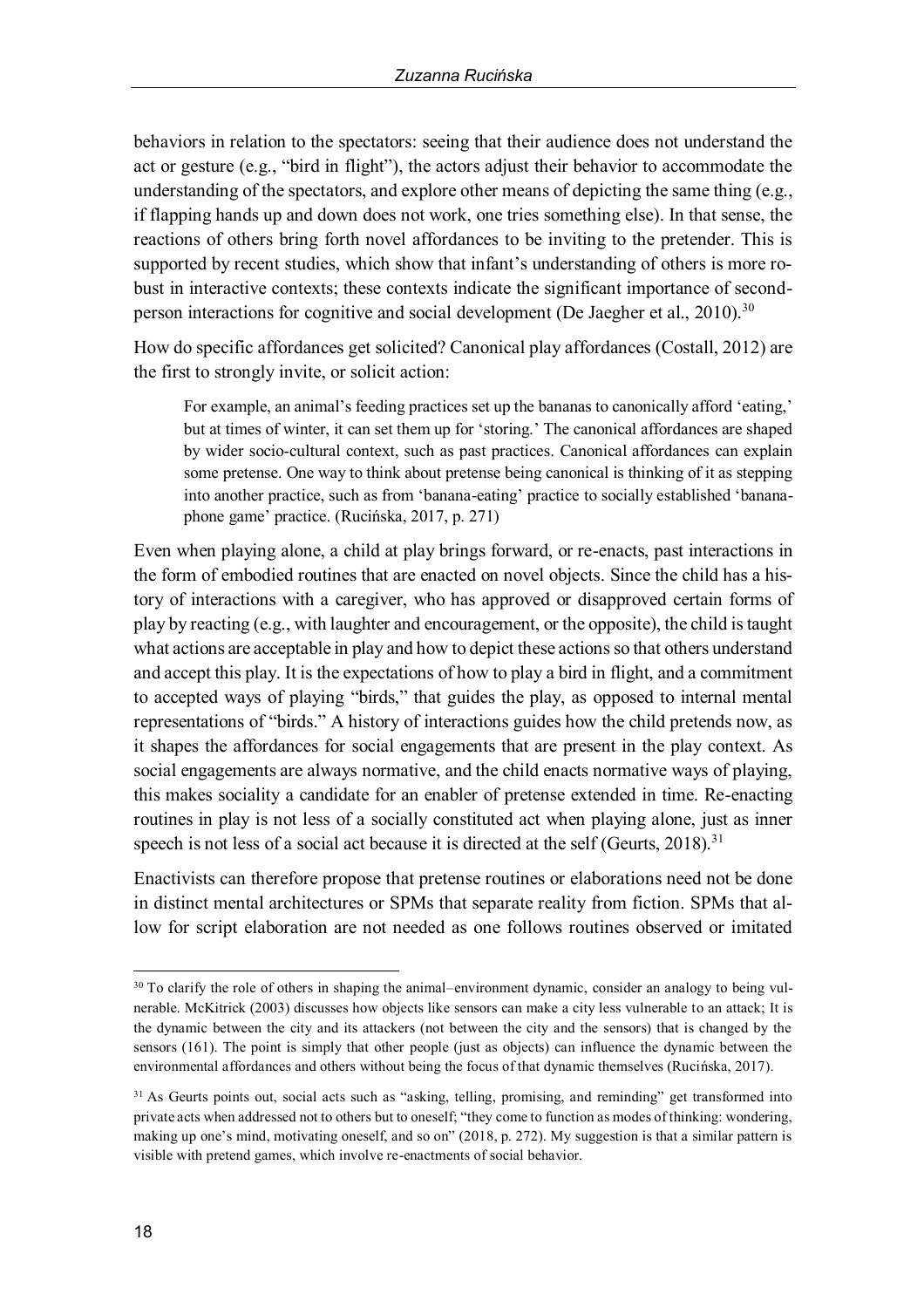from the environment one has participated in, the affordances for which are present in the context of play. Keeping track between reality and fiction is also not needed to save the child form being confused about being at play. The social context (including gaze of others and intersubjective setting up of a play environment) is the verifier of the condition of the play situation.

Are scripts even necessary at all? Enactivists will follow Ryle's (1949) insight that there are not two processes happening, whereby the first is "mental" and the latter is merely motoric. As Ryle describes the traditional doctrine, in the "bear" pretense,

it is not denied that the child is doing lots of other things as well; he roars, he pads around the floor, he gnashes his teeth [...] His noises and antics may be a help to his picturing, or they may be special effects of it, but it is not in making these noises, or performing these antics, that he is exercising his imagination, but only in his 'seeing,' 'hearing,' 'smelling,' 'tasting,' and 'feeling' things which are not there to be perceived. [...] Put as bluntly as this, the doctrine is patently absurd. (p. 243)

According to Ryle, "the child is not doing two things at once, any more than I, in quoting you, am saying two things at once" (p. 246). Following Ryle's insights, thinking that genuine pretense lies in the making of a mental script that delineates action in advance of that action, is a category mistake.

To summarize, the alternative proposed in this paper suggests that one enacts a routine without following scripts. Routine re-enactments have many degrees of freedom and allow for exploration and creative responses to emerging affordances. Enactivism does not need to assume that the child has a system of understanding symbols and representing right meanings in order to engage in pretense; in reverse, the child engages in pretense first, which allows for new meanings and symbol systems to be put in place. Social pretense is achieved without pre-established constitutive rules; the rules of the game, if any exist, are negotiated on the go. And while children gradually learn to impose rules of the games, and can create explicit scripts (this is how one plays "tea parties"; "green pebbles now mean apples"), such script-making is not necessary in order to engage in pretense in the first place. Explicit scripts can be created to explicitly guide pretend activities, but they are not preconditions to being able to play in a directed way.

## **6. Conclusion**

This paper proposed that engaging in make-believe, or creating new scenarios during pretend games, is actively shaped by worldly and social affordances. According to the enactive account, one learns how to see new affordances, or possibilities for action, through active engagement and interaction. Social interaction also affects seeing new possibilities for action. Applied to the pretense context, one learns to see new playful affordances of an object through exploratory play and playing with others, thereby learning about metaphoric meanings of objects *through* engaging in pretend play (as opposed to representing it *in advance* of pretend play). This proposal can account for acting in new and creative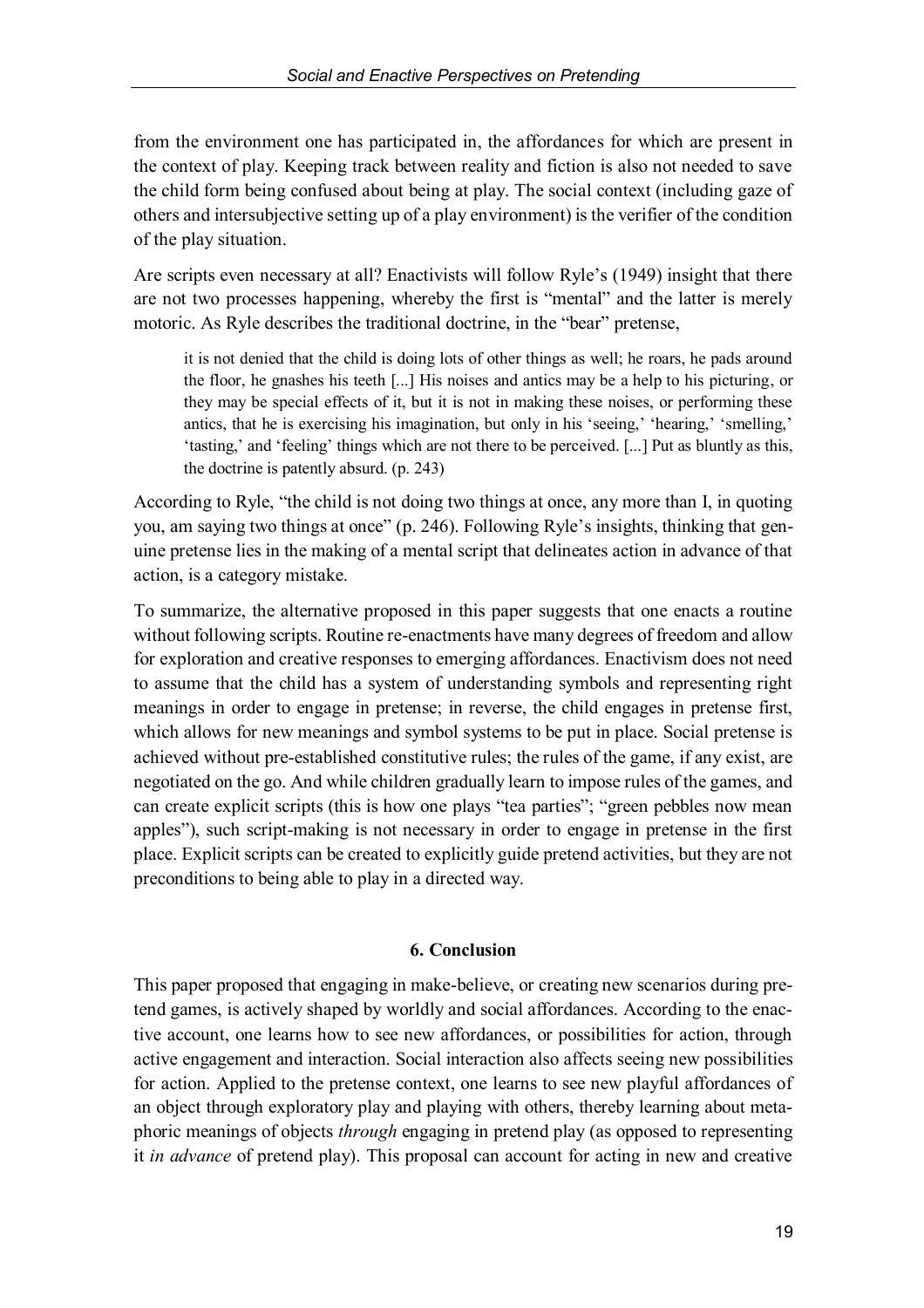(or at least non-standard) ways that is characteristic of pretending, without introducing special cognitive mechanisms such as quarantining, script elaborators or special imaginative mechanisms to account for what guides pretense.<sup>32</sup>

How does this proposal deal with the bypassing challenge? The "bypassing challenge" becomes moot. One does not bypass a "true stimulus" or a "correct representation" and opt for a non-standard response. One does not need to bypass the original meaning of objects, since only relevant meanings, including the pretend ones, come forth in play. The response that has been selected is not a less obvious one; the banana affords both forms of responses ("as banana" and "as phone") equally, depending on the context one finds oneself in.<sup>33</sup> Once we learn of a practice, we see possibilities of acting it out in different situations, shifting to it without bypassing the standard situation.

One may worry that the pretense situations will be less common, that a banana is more often encountered in "breakfast" context rather than "play" context, and so it should first and foremost afford "food," not "phone" engagements (Rucinska, 2017, p. 272). But even *if* some form of "stepping away" or inhibition of responding to typical affordances were needed, it is not settled that the inhibiting must be achieved by a procedure that involves mental representations. As Varga (2011) proposed, referential opacity—knowing that what is pretended differs somehow from the real—is good enough for pretend play, and that knowledge could be seen as knowing "how" to play and recognize playful contexts based on affective and intersubjective skills:

[P]retence is seen as a result of giving a coincidental object a new and temporary description, which emerges out of shared intentionality. [...] Pretence therefore involves the collective creation of new temporary functions. (p. 49)

The enactive proposal suggests that the temporary functions are not "absent functions" that were internalized earlier and now need to be brought forth as representations, but simply different ways of engaging with an object, ways that become present in the specific temporal context of play.

 $32$  The enactive view proposes to think of pretending in terms of there being only one reality, in which a given object simply takes on new functions, determined by the need of the game. There is nothing special about pretense that requiresthe positing of another imaginary "reality" and storing such descriptions in the shape of mental scripts. Instead, the enactivist proposal is that we switch between different ways of treating the object, and not between true vs. fictional representations of objects. For example, we switch from engaging in the routine of treating bananas "as food" to routines of treating bananas "as phones," stepping from the everyday context into a playful context, and back to everyday context at the end of play. Similarly, we switch from acting out a longterm role (being a child, a student, a father) to a short-term role (being a "king" or a "bear" as loosely inspired by narratives about kings or bears). Just as we shift our roles from being conference speakers to listening participants in the context of a conference, or from mothers to daughters depending on the family members we interact with, so we shift from typical use of objects to playful use of objects.

<sup>&</sup>lt;sup>33</sup> The response to engage with a banana as if it were a phone is afforded in the context of phone play, constitutively shaped by social norms and further enabled by social interactions. Pretense entails prior familiarity with the phone practice, which is over-imitated on a banana. As the phone practice is taught, enacted and fortified by using phones and other objects such as bananas, the bananas in turn gain social affordances (affordances bound to practices) perceptible in play circumstances that allow re-enacting the "phoning" activity.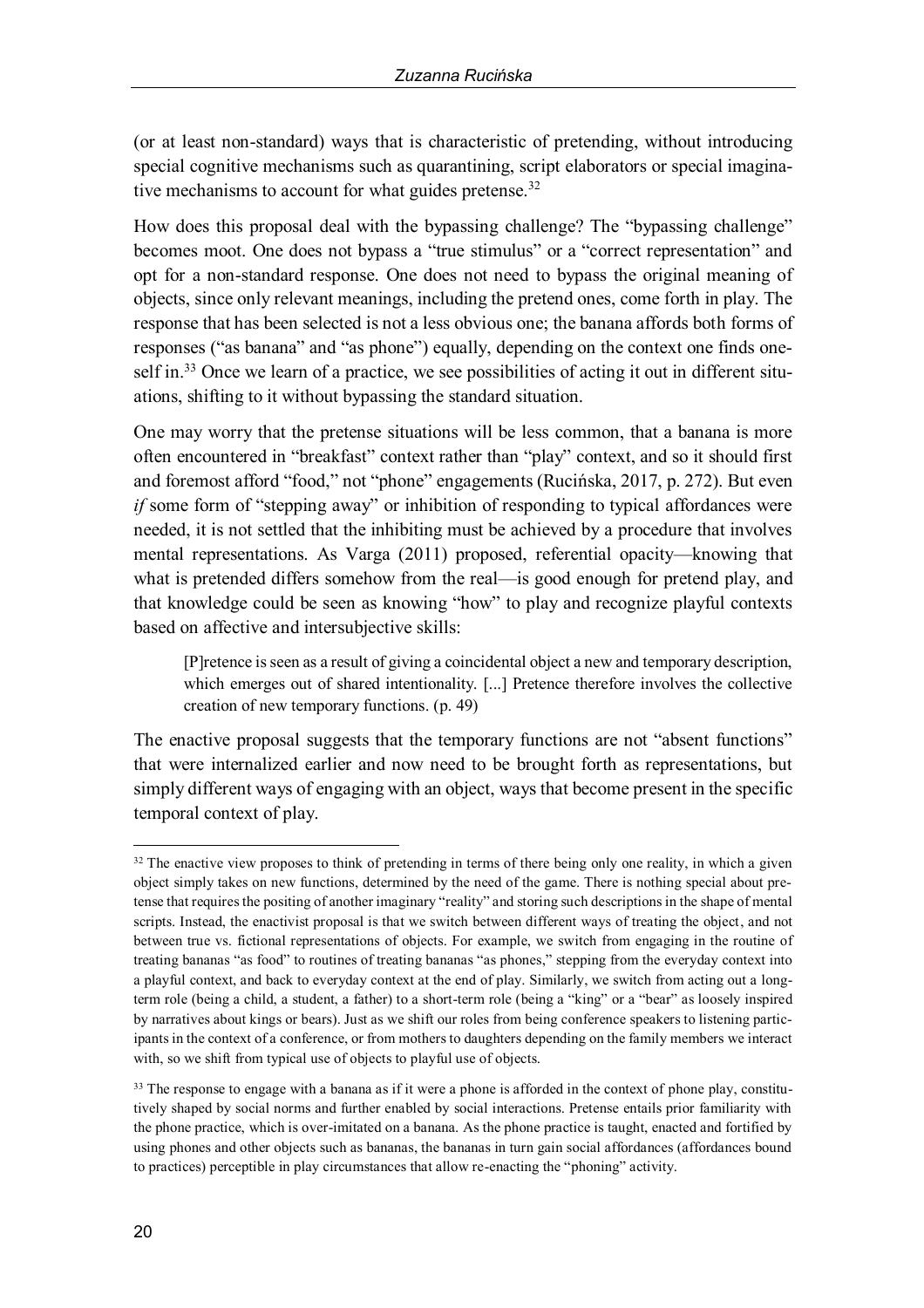One might still question whether enactivism can explain how we deal with *absence*. The worry might be that there is an absent *referent* when dealing with pretense. As Harris & Kavanaugh (1993) claim, "In Piaget's terms, Jacqueline [who acts as if a cloth were a pillow—added comment] treats the cloth as a symbol—it serves as a signifier whose referent (or signified) is the absent pillow" (p. 68). The idea is that we encounter *absence* in the first place, and we *must* stand back from the immediate environment. Imagination and mental scripts are brought in to explain how we can deal with absence. Representations are supposed to act as stand-ins during the period without direct stimulus so that we can refer to something that is not there. Scripts provide plans for action in the absence of explicit guiders for play. Both are supposed to explain why play is not random.

A way to address this worry is to show that the worry is misguided; enactivism does not assume absence to be represented in pretend play at all. In the case of pretending that, for example, a box is a "car," the "car" need not be represented because there is no absence of it to begin with. What one is directly seeing is the box as a *present* affordance for ways of acting as if it is a car. What happens is that in manipulation of the object, a car scenario is enacted. There is no absent car one needs to refer to, but a present metaphor "car" that is enacted. It is not clear whether pretend play deals with any absence from the immediate environment to begin with. It is highly questionable whether the agent ever acts independently of what is seen. Even in pretend play one responds to present affordances for social interaction, instead of representing absences. In play-acting a bear, the child is not enacting the bear out of absence (as if there is a bear someplace else that the child has to distinguish from what he is doing); he is presenting a bear in his actions. The enactive account suggests re-characterizing absence as presence extended in time, whereby one reenacts, or brings forth in experience, familiar or desired situations. With slight additions, re-enactments can lead to the creation of new routines. Thus, even if there is no explicit prop to be manipulated, the play is rarely acted out solely in the head of the pretender; other objects and situations in the world still afford various forms of play.

#### **7. Follow-up: What is in Play without the SPMs?**

The enactive account of pretense, which captures the necessarily social nature of pretense, does not aim to serve only as a re-description of the cognitive phenomenon of pretending. It suggests proposals for the enactive cognitive science of pretense that look for explanations of the phenomena in the right places. One such proposal is that to explain pretending, we should move away from positing SPMs, and instead look for other cognitive skills and mechanisms that might explain how pretense is possible. The story of how pretense is possible will, in my view, include triangulation, (over-)imitation, affective responding and predictive processing. Why they are important for pretense will be explored briefly below.

An account of how pretense is possible will need to include an explanation of the intersubjective capacity for triangulation with, and attunement to, others, which is the basis for all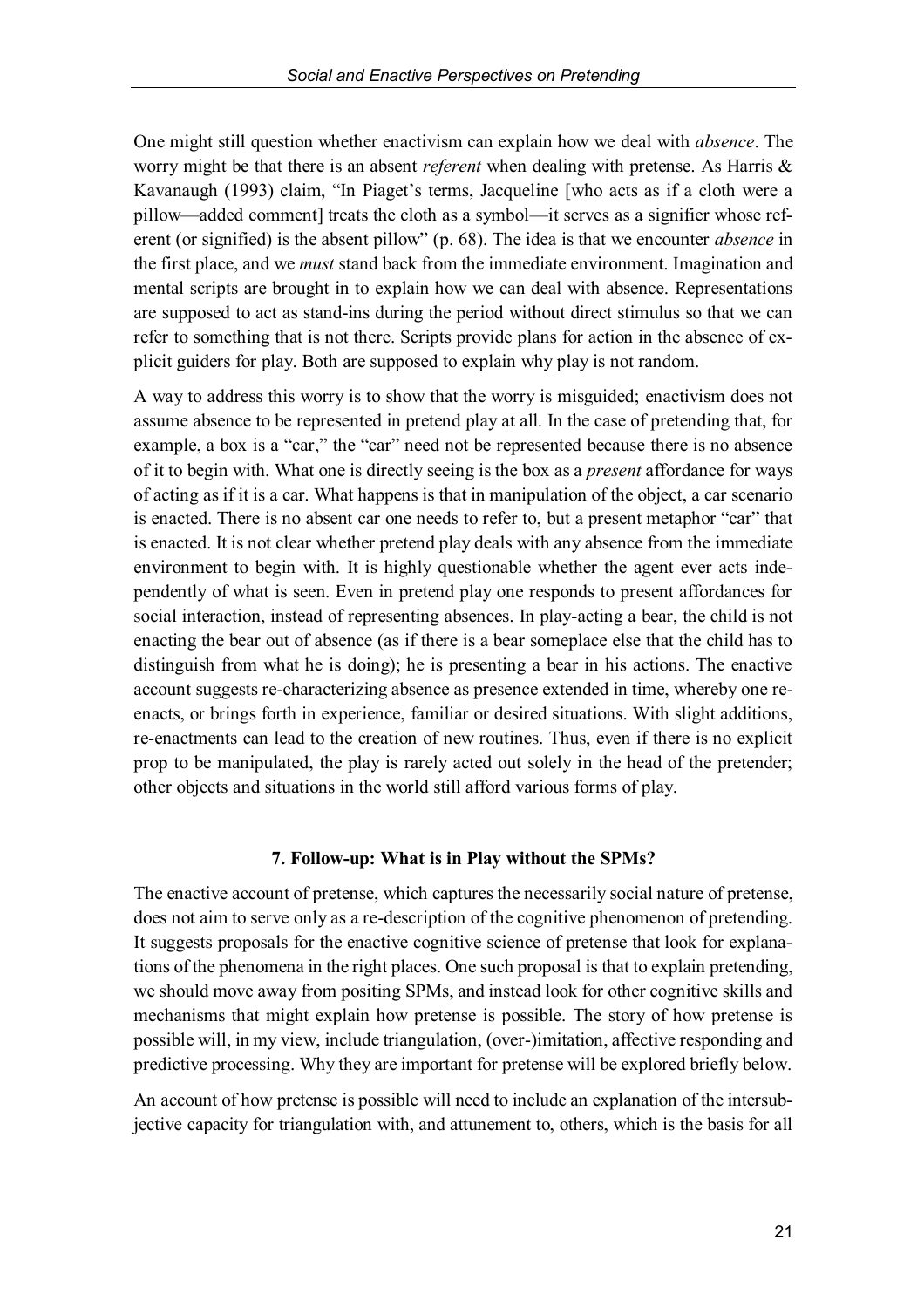social engagements. We should better understand what makes the capacity for intersubjectivity possible, instead of looking for theory of mind mechanisms, to understand pretense. For example, development of *shared intentionality* may be one of the settings that allows one to pretend under a specific description. Dismissal of the "bypassing challenge" motivates looking further at attunement to others that could be sufficient for referential opacity.

Another factor to be examined is the capacity for imitation and the occurrence of *overimitation*. <sup>34</sup> Over-imitation includes replicating ineffective means, or ones that are causally irrelevant, to one's goal (Gies, 2016). Motivated to match fine-grained features of an adult's behavior instead of playing correctly, children over-imitate, or faithfully replicate arbitrary features of, an adult's behavior (Zawidzki, 2013), and in the safe space of play context, reenact the learned behaviors to practice and test their appropriateness. Representational triggers, such as having to represent the goal of an action and recognize the purposefulness of such action, need not be necessarily in place in order to engage in over-imitation.

The complete story should include the basic affective "appetite" for interaction. Affective states (such as feelings of trust or good moods) are needed for affordances to shape further play. Newborns are said to develop emotion-based communicative skills (Anderson et al., 2001), which shows in eye-to-eye contact with the speaker, turning of heads towards the speakers, and smiling when played with. They also engage in *hedonic responding*, which is based on affections (Lewis & Brooks-Gunn, 1979). It explains why newborns show attraction to other people and respond to their smiles. According to Reddy & Morris (2004), developmental findings suggest that playful moods can be easily picked up on by children starting with neo-natal imitation. They conclude that the best explanation of their findings lays in playfulness being directly experienced rather than inferred thanks to mindreading or script-following skills. The affective drive for play can explain why only "good enough" play is sufficient for pretense.

Finally, clarification of how perception works can further be augmented by predictive processing theory. Predictive processing refers to the idea that brains constantly guess, or predict, the ongoing stream of sensory input, including the inputs that should result from their own next actions and worldly interventions. The mechanism supports perception and action by constantly attempting to match incoming sensory inputs with top-down expectations or predictions. According to Clark (2016), prediction-driven learning delivers a grip upon affordances, or possibilities for action and intervention that the environment makes available. The idea of creating structures or schemas within which behavior becomes more mutually predictable is captured by the notion of "designer environments" as well (Clark, 2016). If pretense is more of a perceptual phenomenon than we previously thought, predictive processing could further explain how one can see affordances for pretense engagements.

<sup>&</sup>lt;sup>34</sup> It is likely that for the pretense to take-off, children must be good imitators. According to Tomasello (1999), imitative abilities emerge in development from animacy and mimicry, fitting onto a specific time of life from birth to about six years of age. Mimicry is a likely first step towards individual pretense due to its developmental priority (Stern, 1985; Tomasello, 1999).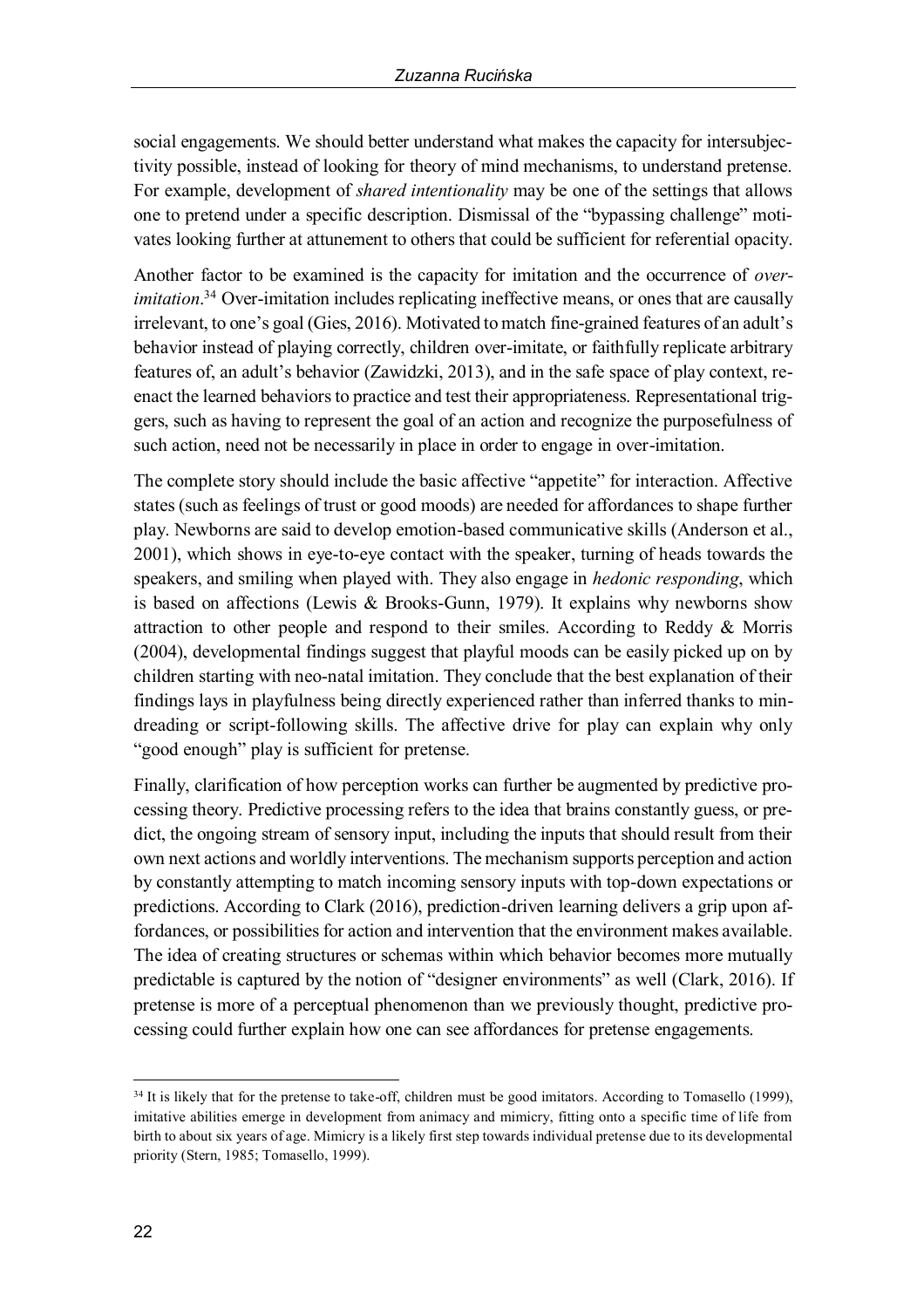Though these cognitive capacities may not be sufficient, none of them require invoking SPMs. The enactive view leaves room for a wide explanation that involves sociality (social roles playing enabling roles for pretending that are diachronically extended in time) and makes room for other cognitive mechanisms to be part of the overall explanatory story (attunement, imitation, affect or prediction-making processes), without presupposing special cognitive architecture of pretense.

## **Acknowledgements**

This work was made possible thanks to an FWO grant "Enactive Approach to Pretending" [12J0419N]. I would like to thank Erik Myin, Martin Weichold, Shaun Gallagher and two anonymous reviewers for comments on the earlier version of this paper.

#### **References**

- Anderson V., Northam E., Wrennall J., & Hendy J. (2001). *Developmental Neuropsychology: A Clinical Approach.* Hove, UK: Psychology Press.
- Astington, J. W. (1994). *The Child's Discovery of the Mind*. London, UK: Fontana Press.
- Baron-Cohen, S., Leslie, A. M., & Frith, U. (1985). Does the autistic child have a 'theory of mind'? *Cognition, 21*(1), 37–46. https://doi.org/10.1016/0010-0277(85)90022-8
- Beaney, M. (2010). *Imagination and Creativity*. Milton Keynes, UK: The Open University.
- Bruineberg, J., Kiverstein, J., & Rietveld, E. (2016). The anticipating brain is not a scientist: The free-energy principle from an ecological-enactive perspective. *Synthese,* 1–28. https://doi.org/10.1007/s11229-016-1239-1
- De Jaegher, H., & Di Paolo, E. (2007). Participatory sense-making: An enactive approach to social cognition. *Phenomenology and the Cognitive Sciences, 6*(4), 485–507. https://doi.org/10.1007/s11097-007-9076-9
- De Jaegher, H., Di Paolo, E., & Gallagher, S. (2010). Can social interaction constitute social cognition? *Trends in cognitive sciences*, *14*(10), 441–447. https://doi.org/10.1016/j.tics.2010.06.009
- Di Paolo, E. (2016). Participatory object perception. *Journal of Consciousness Studies*, *23*(5–6), 228–258. https://doi.org/10.7551/mitpress/8367.001.0001
- Chemero, A. (2009). *Radical Embodied Cognitive Science.* Cambridge, MA: MIT Press.
- Clark, A. (2016). *Surfing uncertainty: Prediction, action, and the embodied mind*. Oxford, UK: Oxford University Press. https://doi.org/10.1093/acprof:oso/9780190217013.001.0001
- Costall, A. (2012). Canonical affordances in context. *AVANT, 3*(2), 85–93.
- Currie, G. (2004). *Arts and Minds*. Oxford, UK: Oxford University Press. https://doi.org/10.1093/0199256284.001.0001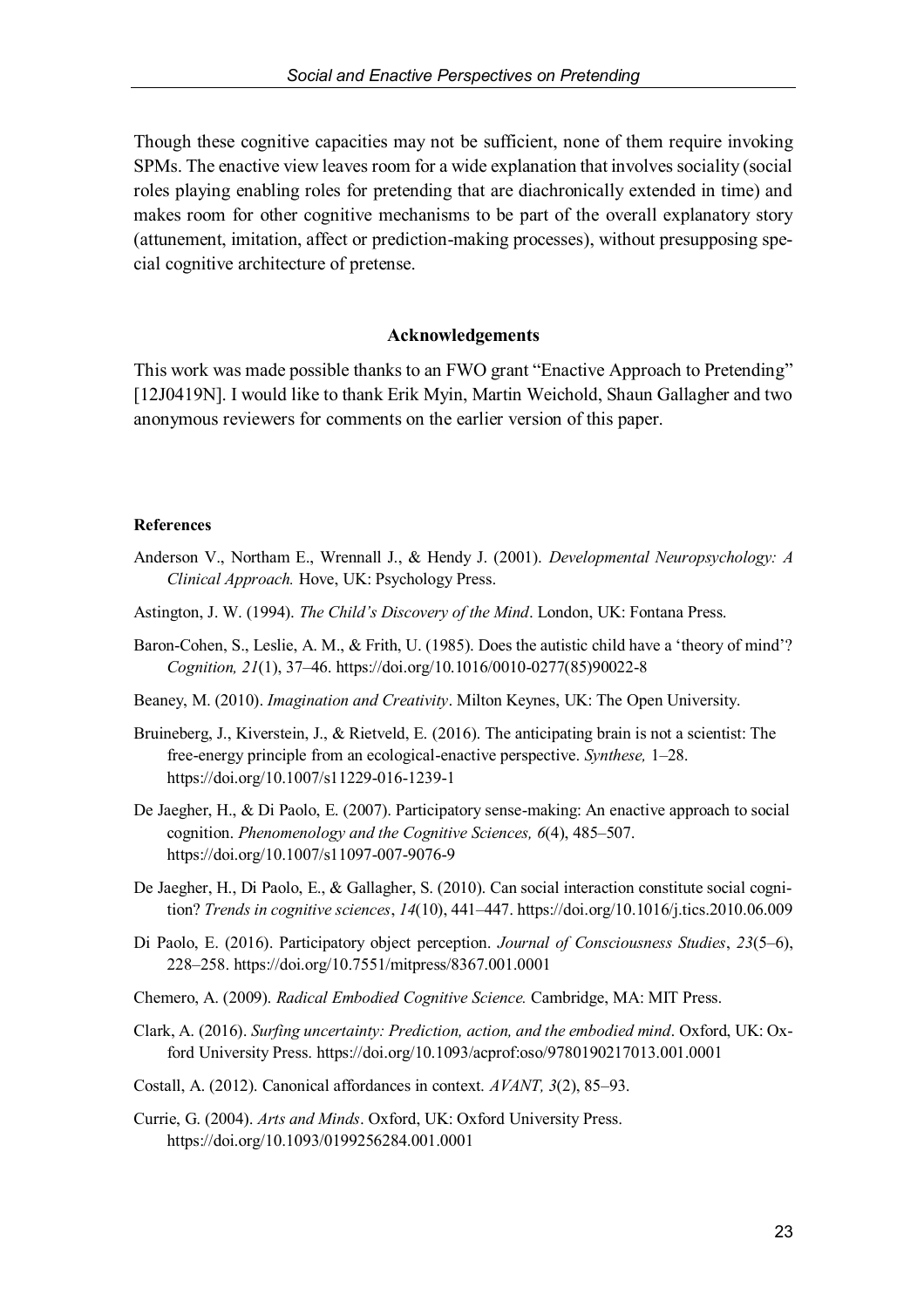- Currie, G. (2006). Rationality, decentring, and the evidence for pretence in non-human animals. In Hurley, S., Nudds, M. (Eds.) *Rational Animals?* (pp. 275–290). Oxford, UK: Oxford University Press. https://doi.org/10.1093/acprof:oso/9780198528272.003.0013
- Currie, G., & Ravenscroft, I. (2002). *Recreative Minds: Imagination in Philosophy and Psychology*. Oxford, UK: Oxford University Press. https://doi.org/10.1093/acprof:oso/9780198238089.001.0001
- Farver, J. M., & Howes, C. (1993). Cultural differences in American and Mexican mother-child pretend play. *Merrill-Palmer Quarterly, 39*(3), 344–358.
- Funkhouser, E., & Spaulding, S. (2009). Imagination and other scripts. *Philosophical Studies 143*(3), 291–314. https://doi.org/10.1007/s11098-009-9348-z
- Gallagher, S. (2017). *Enactivist interventions: Rethinking the mind*. Oxford, UK: Oxford University Press. https://doi.org/10.1093/oso/9780198794325.001.0001
- Gendler, T. (2011). Imagination. *Standard Encyclopedia of Philosophy.* Retrieved from http://plato.stanford.edu/entries/imagination/
- Geurts, B. (2018). Making sense of self talk. *Review of philosophy and psychology, 9*(2), 271–285. https://doi.org/10.1007/s13164-017-0375-y
- Gibson, J. J. (1979). *The Ecological Approach to Visual Perception*. Boston, MA: Houghton Mifflin.
- Gies, A. (2016). Unraveling Folk Psychology: Mindshaping and Plural Frameworks of Rational Agency in Human Social Cognition (Doctoral dissertation).
- Gleason, T. R. (2013). Imaginary Relationships. In M. Taylor (Ed.), *The Oxford Handbook of the Development of Imagination* (pp. 251–271). Oxford, UK: Oxford University Press. https://doi.org/10.1093/oxfordhb/9780195395761.013.0017
- Hacker, P. M. S. (2013). *The intellectual powers: A study of human nature*. London, UK: John Wiley & Sons. https://doi.org/10.1002/9781118609033
- Harris, P. L. (1994). Understanding pretense. In C. Lewis & P. Mitchell (Eds.), Children's early understanding of mind: origins and development (pp. 235–259). Hillsdale, NJ: Lawrence Erlbaum Associates.
- Harris, P. L. (2000). *The work of the imagination*. Oxford, UK: Blackwell Publishing.
- Harris, P. L., & Kavanaugh, R. D. (1993). Young Children's Understanding of Pretense. *Monographs of the Society for Research in Child Development, 58*(1). https://doi.org/10.2307/1166074
- Heras-Escribano, M. (2019). Pragmatism, enactivism, and ecological psychology: Towards a unified approach to post-cognitivism. *Synthese*, 1–27. https://doi.org/10.1007/s11229-019-02111-1
- Hutto, D. D. (2008). *Folk-Psychological Narratives, The Sociocultural Basis of Understanding Reasons*. Cambridge, MA: MIT Press. https://doi.org/10.7551/mitpress/7525.001.0001
- Hutto, D. D., & Peeters, A. (2018). The roots of remembering: Radically enactive recollecting. In K. Michaelian, D. Debus & D. Perrin (Eds.), *New directions in the philosophy of memory* (pp. 97–118). London, UK: Routledge. https://doi.org/10.4324/9781315159591-6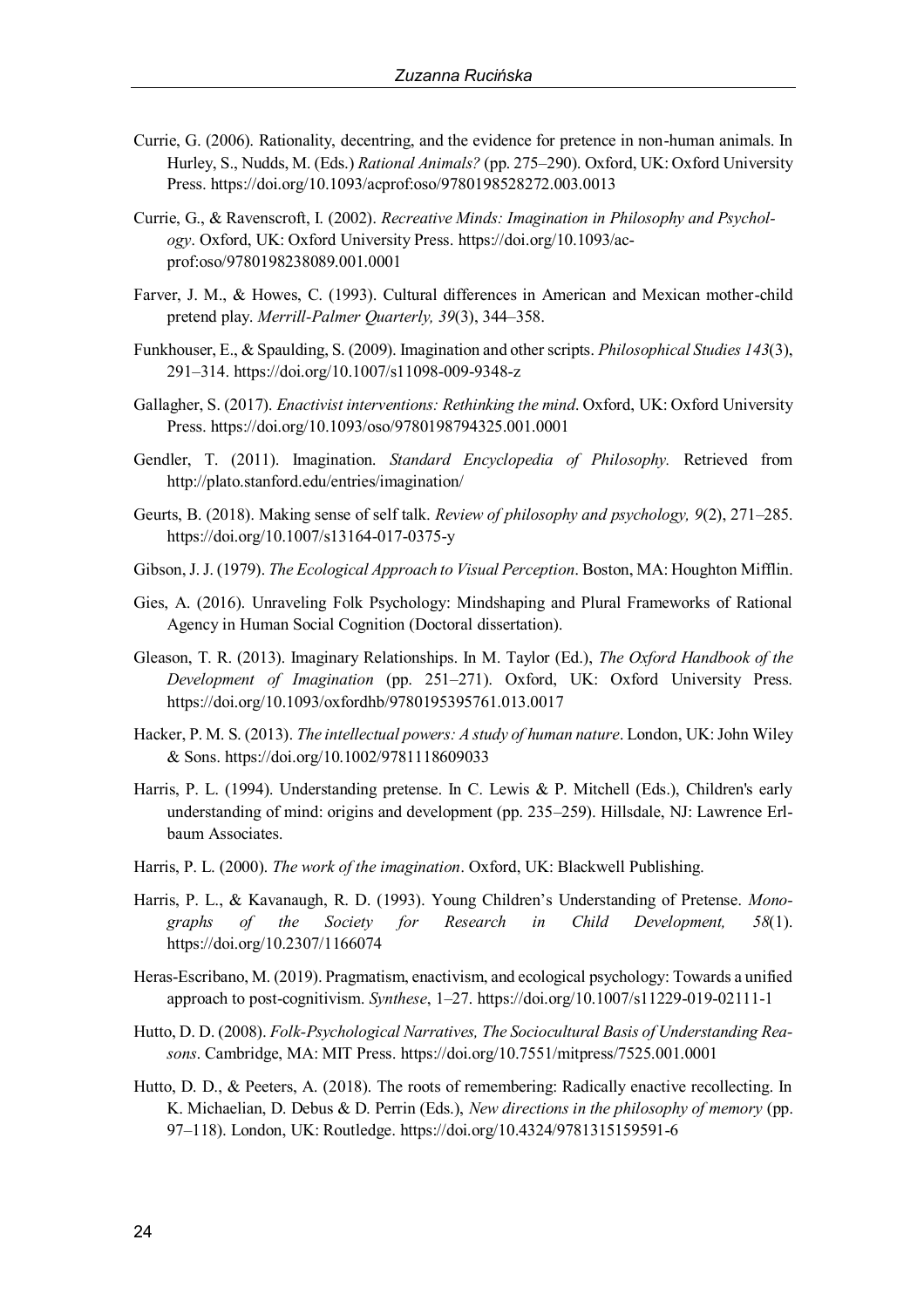- Klinnert, M. D., Campos, J. J., Sorce, J. F., Emde, R. N., & Svejda, M. (1983). Emotions as behavior regulators: Social referencing in infancy. In R. Plutchik & H. Kellerman (Eds.), *Emotion: Theory, Research and Experience* (Vol. 2). New York, NY: Academic Press. https://doi.org/10.1016/B978-0-12-558702-0.50009-1
- Leslie, A. (1987). Pretense and representation: The origins of "theory of mind." *Psychological Review, 94*(4), 412–426. https://doi.org/10.1037/0033-295X.94.4.412
- Lewis, M., & Brooks-Gunn J. (1979). Toward a theory of social cognition: the development of self. In I. Uzgiris (Ed.), *New Directions in Child Development: Social Interaction and Communication During Infancy* (pp. 23–33)*.* San Francisco, CA: Jossey-Bass. https://doi.org/10.1002/cd.23219790403
- Liao, S., & Gendler, T. (2010). Pretence and Imagination. *Wiley Interdisciplinary Reviews: Cognitive Science, 2*(1), 79–94. https://doi.org/10.1002/wcs.91
- Lillard, A. (1994). Making sense of pretense. In C. Lewis and P. Mitchell, (Eds.), *Children's early understanding of mind: Origins and Development* (pp. 211–234). Hillsdale, NJ: Lawrence Erlbaum Associates.
- McKitrick, J. (2003). A Case for Extrinsic Dispositions. *Australasian Journal of Philosophy, 81*(2), 155–174. https://doi.org/10.1080/713659629
- Miłkowski, M., Clowes, R. W., Rucinska, Z., Przegalinska, A., Zawidzki, T., Gies, A., Krueger, J., McGann, M., Afeltowicz, Ł., Wachowski, W. M., Stjernberg, F., Loughlin, V., Hohol, M. (2018). From Wide Cognition to Mechanisms: A Silent Revolution. *Frontiers in Psychology, 9*, 1–17. https://doi.org/10.3389/fpsyg.2018.02393
- Mitchell, R. W. (Ed.) (2002). *Pretending and Imagination in Animals and Children*. Cambridge, UK: Cambridge University Press. https://doi.org/10.1017/CBO9780511542282
- Nichols, S., & Stich, S. (2000). A cognitive theory of pretense. *Cognition, 74*(2), 115–147. https://doi.org/10.1016/S0010-0277(99)00070-0
- Nichols, S., & Stich, S. (2003). *Mindreading: An Integrated Account of Pretence, Self-Awareness and Understanding of Other Minds*. Oxford, UK: Oxford University Press. https://doi.org/10.1093/0198236107.001.0001
- Noë, A. (2004). *Action in Perception*. Cambridge, MA: MIT Press,
- O'Regan, J. K. & Noë, A. (2001). A sensorimotor account of vision and visual consciousness. *Behavioral and Brain Sciences, 24*(5), 939–1031. https://doi.org/10.1017/S0140525X01000115
- Piaget, J. (1962). *Play, dreams, and imitation in childhood*. New York, NY: Norton.
- Picciuto, E., & Carruthers, P. (2016). Imagination and pretense. In A. Kind, *The Routledge Handbook of Philosophy of Imagination* (pp. 334–345). London, UK: Routledge.
- Reddy, V., & Morris, P. (2004). Participants don't need theories: Knowing minds in engagement. *Theory & Psychology 14*(5), 647–665. https://doi.org/10.1177/0959354304046177
- Rucinska, Z. (2017). The Role of Affordances in Pretend Play. In C. Durt, T. Fuchs, & C. Tewes (Eds.), *Embodiment, Enaction, and Culture: Investigating the Constitution of the Shared World* (pp. 257–277). Cambridge, MA: MIT Press. https://doi.org/10.7551/mitpress/9780262035552.003.0015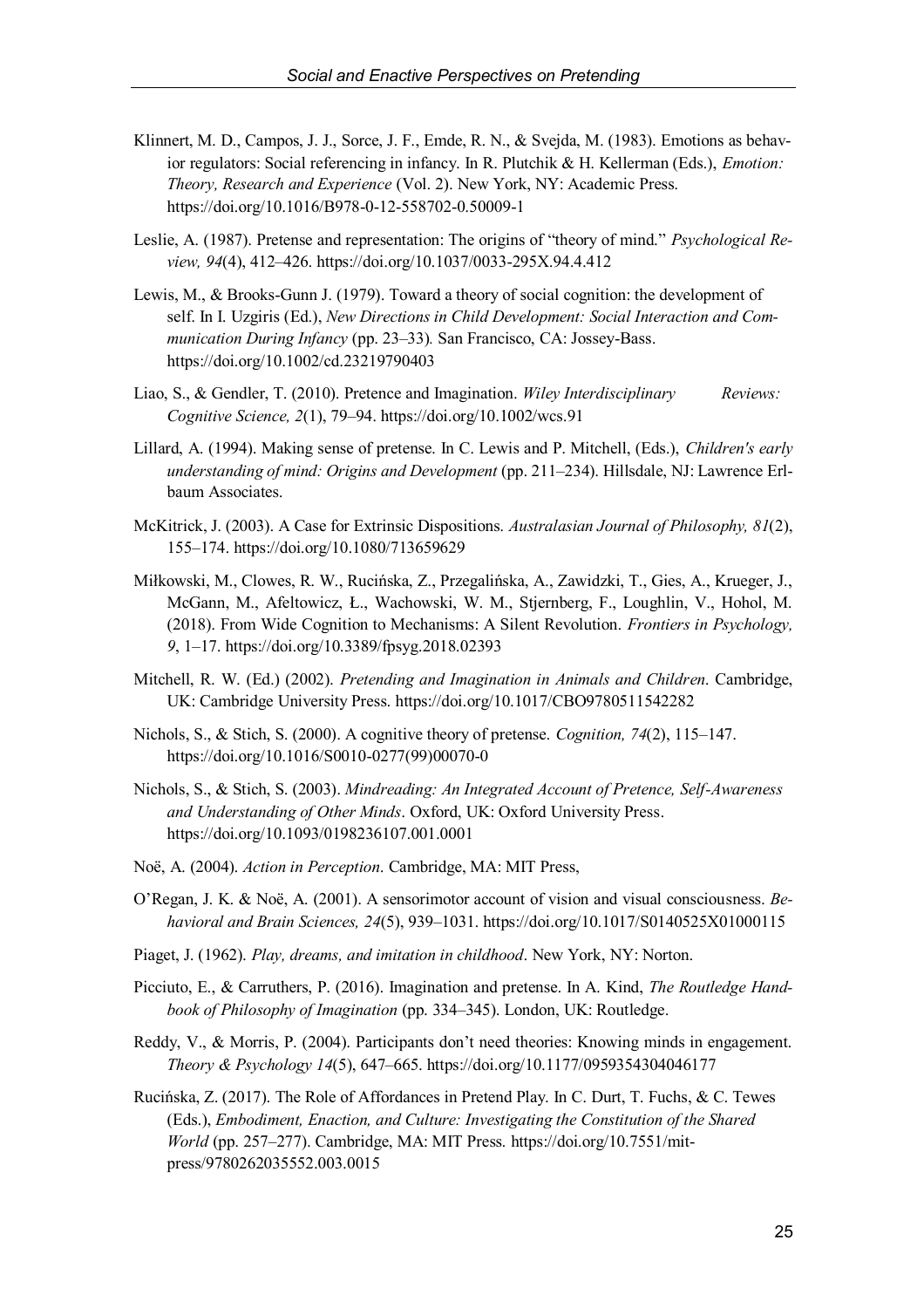- Rucinska, Z. (2016). What Guides Pretence? Towards the Interactive and the Narrative Approaches. *Phenomenology and the Cognitive Sciences 15*(1), 117–133. https://doi.org/10.1007/s11097- 014-9381-z
- Rucinska, Z. (2014). Basic Pretending as Sensorimotor Engagement? Lessons from Sensorimotor Theory for the Debate on Pretence. In J.M. Bishop & A.O. Martin (Eds.) *Contemporary Sensorimotor Theory: A brief introduction* (pp. 175–187). Cham, Switzerland: Springer International Publishing. https://doi.org/10.1007/978-3-319-05107-9\_12
- Rucinska, Z., & Reijmers, E. (2014). Between Philosophy and Therapy: Understanding Systemic Play Therapy through Embodied and Enactive Cognition (EEC). *InterAction: The journal of Solution Focus in organisations, 6*(1), 37–52. https://doi.org/10.3389/fpsyg.2015.00175
- Russon, A. E. (2002). Pretending in free-ranging rehabilitant orangutans. In Mitchell (Ed.), *Pretending and Imagination in Animals and Children* (pp. 229–240). Cambridge, UK: Cambridge University Press. https://doi.org/10.1017/CBO9780511542282.018
- Ryle, G. (1949). *The Concept of Mind*. London, UK: Hutchinson.
- Szokolszky, A. (2006). Object Use in Pretend Play: Symbolic or Functional? In A. Costall & O. Dreier, *Doing Things with Things: The Design and Use of Everyday Objects* (pp. 67–86). London, UK: Ashgate Publishing Limited.
- Taylor, M. (1999). *Imaginary companions and the children who create them*. New York, NY: Oxford University Press.
- Tomasello, M. (1999). *The Cultural Origins of Human Cognition.* Cambridge, MA: Harvard University Press.
- Travieso, D., Gomila, A., & Lobo, L. (2014). From Systematicity to Interactive Regularities: Grounding Cognition at the Sensorimotor Level. In P. Calvo & J. Symons (Eds.), *The Architecture of Cognition* (pp. 371–396). Cambridge, MA: MIT Press. https://doi.org/10.7551/mitpress/9780262027236.003.0015
- Varela, F. J., Thompson, E., & Rosch, E. (1991). *The Embodied Mind*: *Cognitive Science and Human Experience.* Cambridge, MA: MIT Press. https://doi.org/10.7551/mitpress/6730.001.0001
- Varga, S. (2011). Pretence, Social Cognition and Self-Knowledge in Autism. *Psychopathology, 44*(1), 46–52. https://doi.org/10.1159/000317777
- Veneziano, E. (2002). Language in pretence during the second year: What it can tell us about "pretending" in pretense and the "know-how" about the mind. In R. W. Mitchell (Ed.), *Pretending and Imagination in Animals and Children* (pp. 59–72). Cambridge, UK: Cambridge University Press. https://doi.org/10.1017/CBO9780511542282.006
- Vygotsky, L. S. (1978). *Mind in society: The development of higher psychological processes*. Cambridge, MA: Harvard University Press.
- Zawidzki, T. W. (2013). *Mindshaping: A new framework for understanding human social cognition*. Cambridge, MA: MIT Press. https://doi.org/10.1017/CBO9780511542282.006